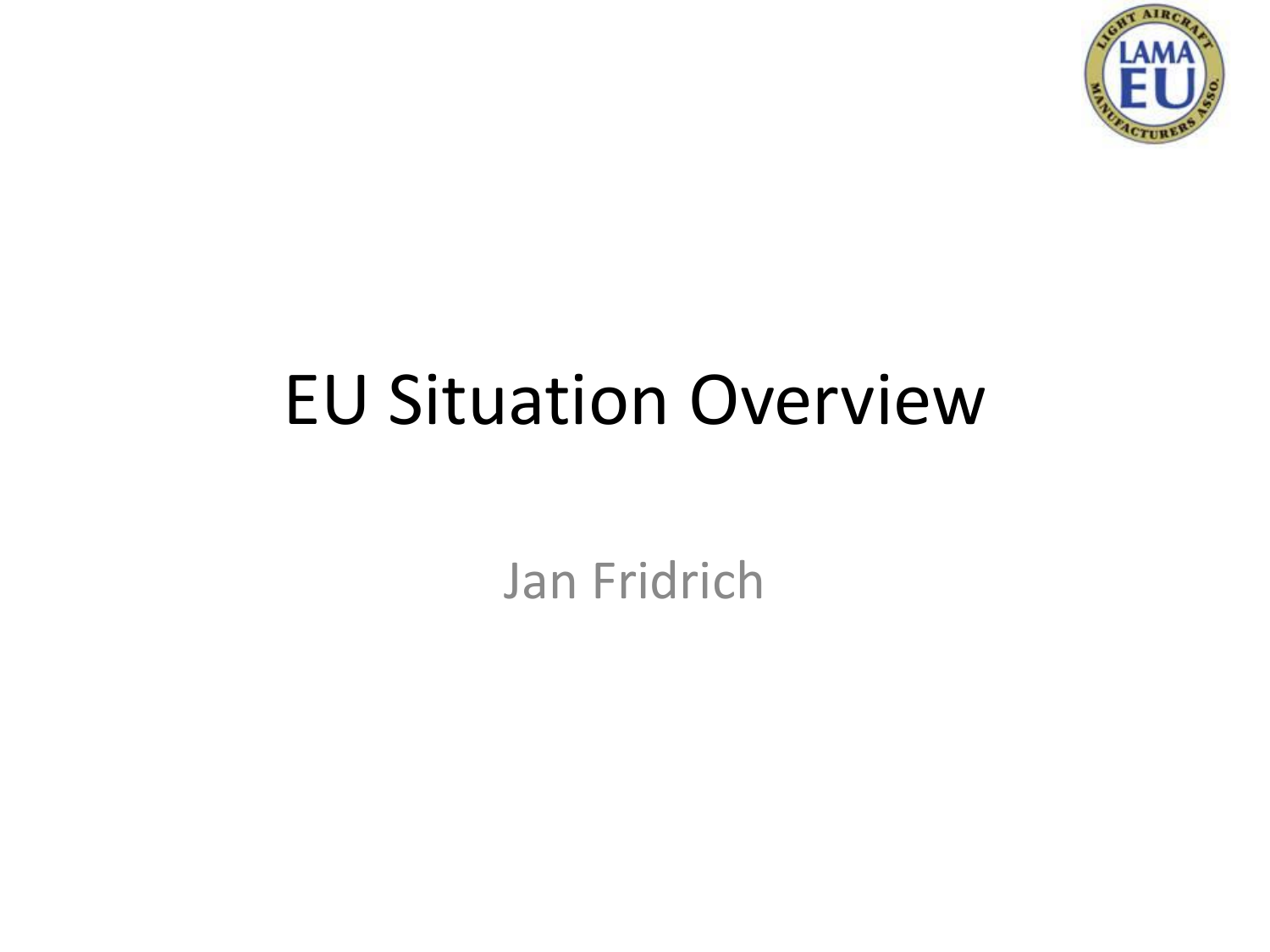### Contents



- **Introduction**
- **European Aviation Environment**
- Brief introduction of the EU Light Aviation **Industry**
- **Presentation of identified problems of EU Light** Aviation Industry including proposed solution
- **GLOBAL LSA System**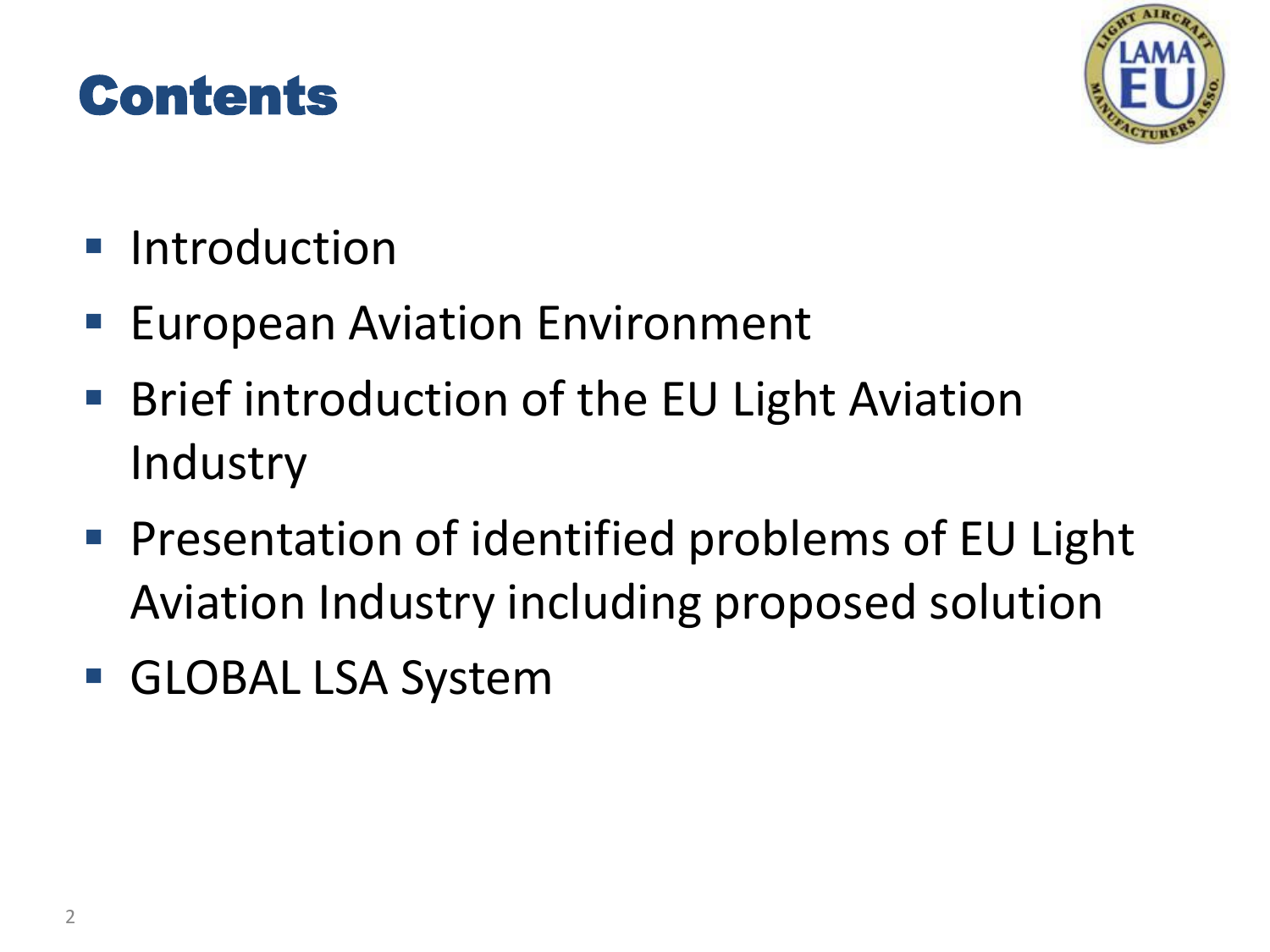# European Aviation Environment



### **EUROPEAN UNION**

- **European Parliament**
- **The Council of the European Union**
- **European Commission**
	- **EASA – European Aviation Savety Agency**
		- **Basic Regulation (EC) 216/2008 (1592/2002)**
		- **Annex II of Regulation 216/2008, which defines aircraft exempted from EASA responsibility**
			- **– these are in Member States juristiction**
		- **EASA Working Groups (MDM032, M017, etc.)**
- **Eurocontrol**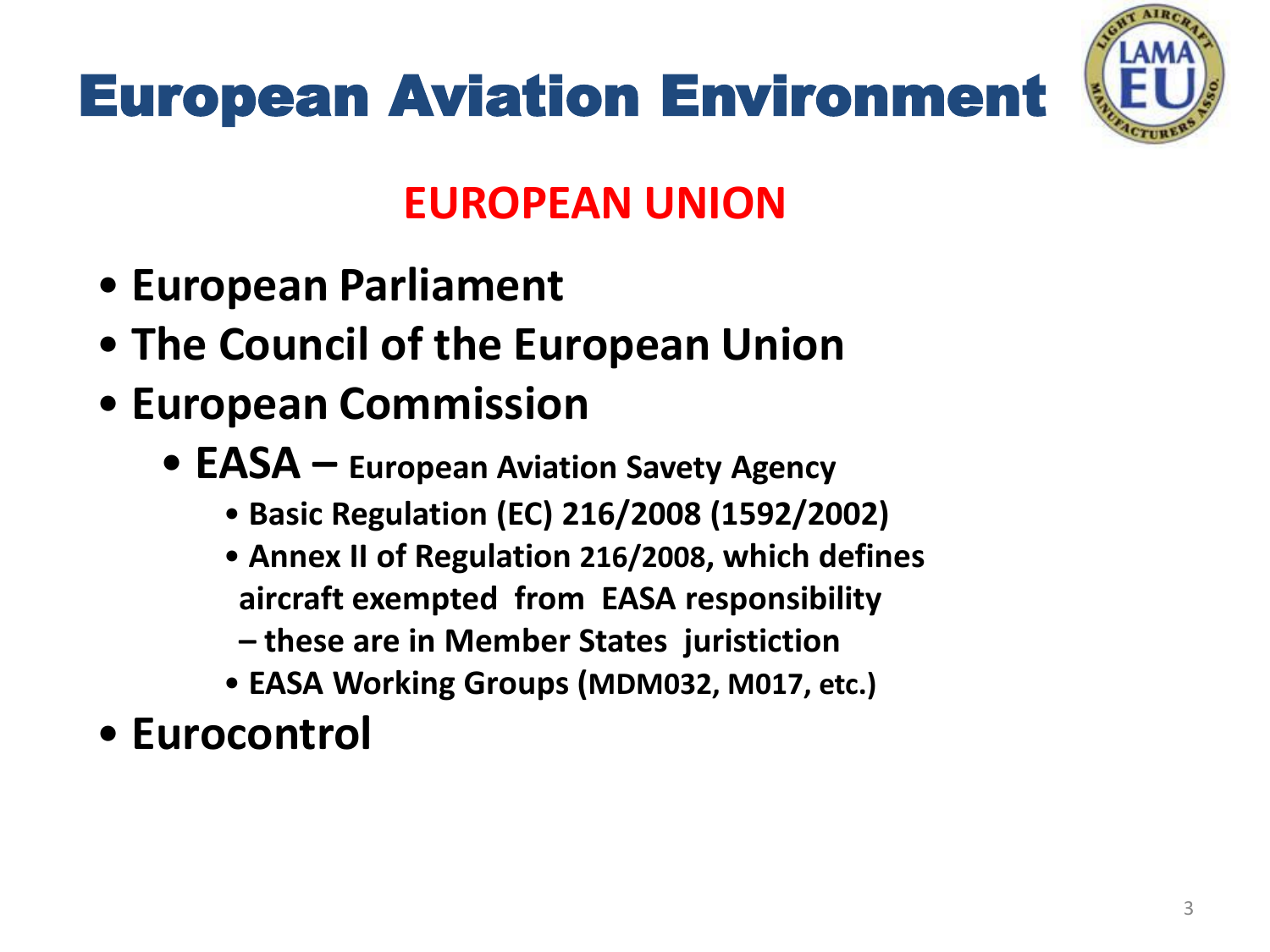



### **EUROPEAN ORGANISATIONS**

#### • **EAS – Europe Air Sports**

- **EMF – European Microlight Federation**
- **EGU – European Gliding Union**
- **EHPU – European Hang Gliding and Paragliding Union**
- **EPU – European Parachuting Union**
- **PPL/IR Europe**
- **Air Show Council**
- **EFLEVA – European Federation of Light Experimental and Vintage Aircraft**
- **EPFU – European Powered Flying Union**
- **IAOPA – International Council of Aircraft Owner and Pilot Associations**
- **ECOGAS – European Council of General Aviation Support**
- **NAA – National Aviation Authority**

### **ACTIVE EUROPEAN LIGHT MANUFACTURER ORGANISATION IS MISSING!!** *LAMA-EU must be established*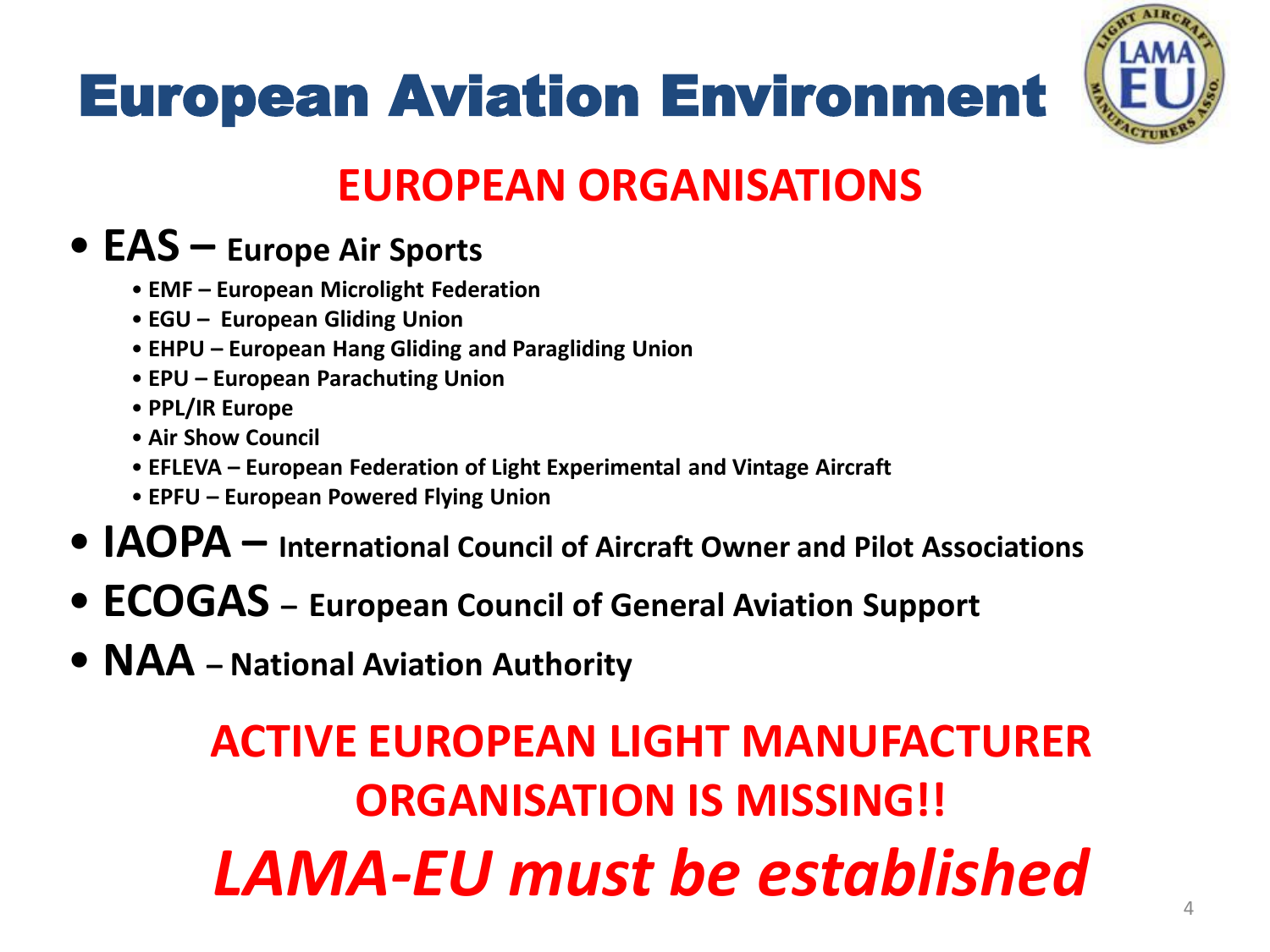# European Aviation Environment



### **DEPENDS ON YOUR COUNTRY usually will be:**

- **Your country Government**
- **Ministry of Transport**
- **Civil Aviation Agency**
- **Ministry of Industry**
- **Ministry of Defence**
- **Air Accident Investigation Bureau**
- **Air Traffic Control Agency**
- **National Aeroclub**
- **Sport Organisations**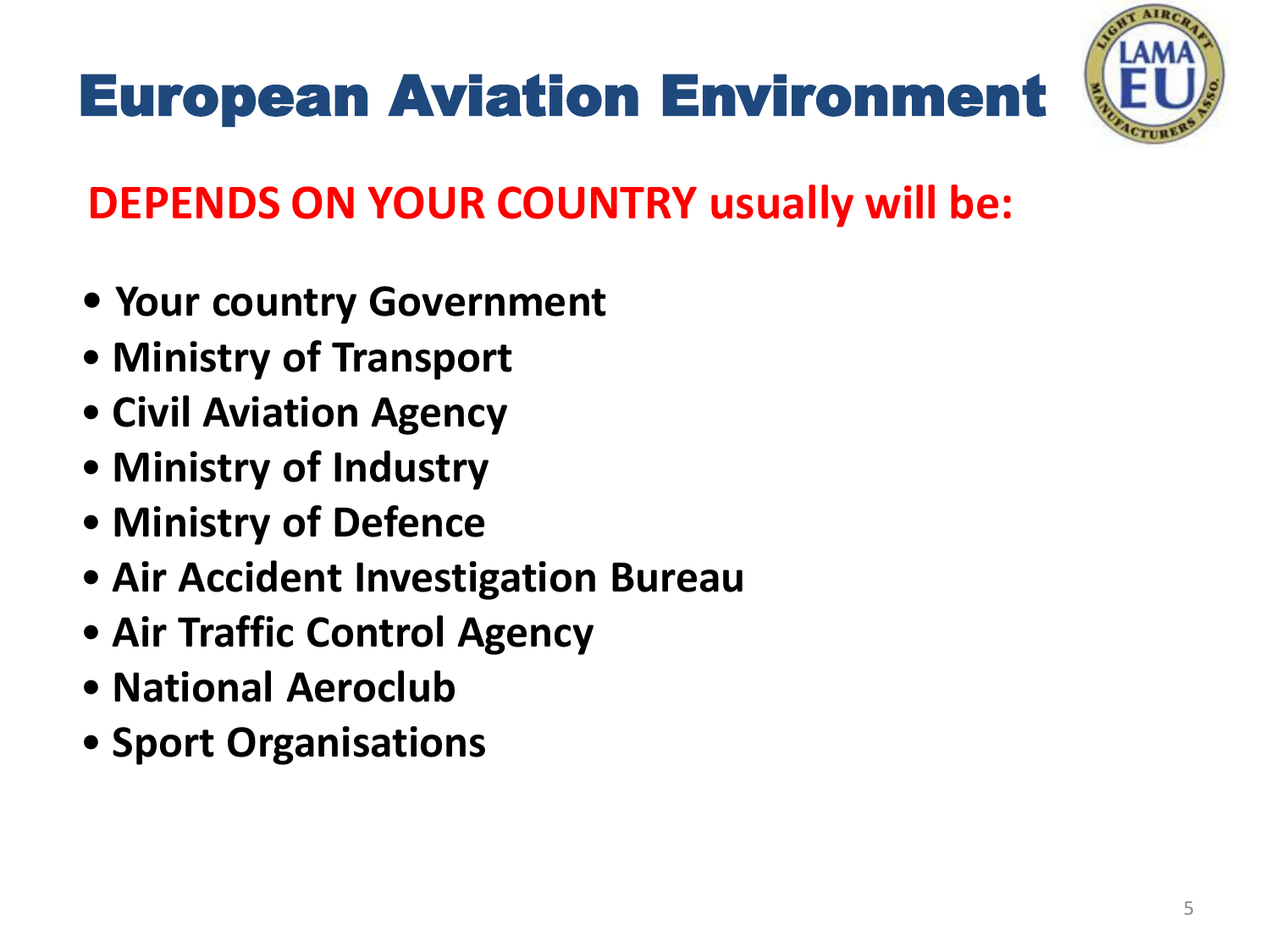# Organisation of EU



- **The European Parliament**
- **The Council of the EU**
- **The European Commission**
- **Court of Justice**
- **Court of Auditors**
- **European Economic and Social Committee**
- **The Committee of the Regions**
- **The European Central Bank**
- **The European Investment Bank**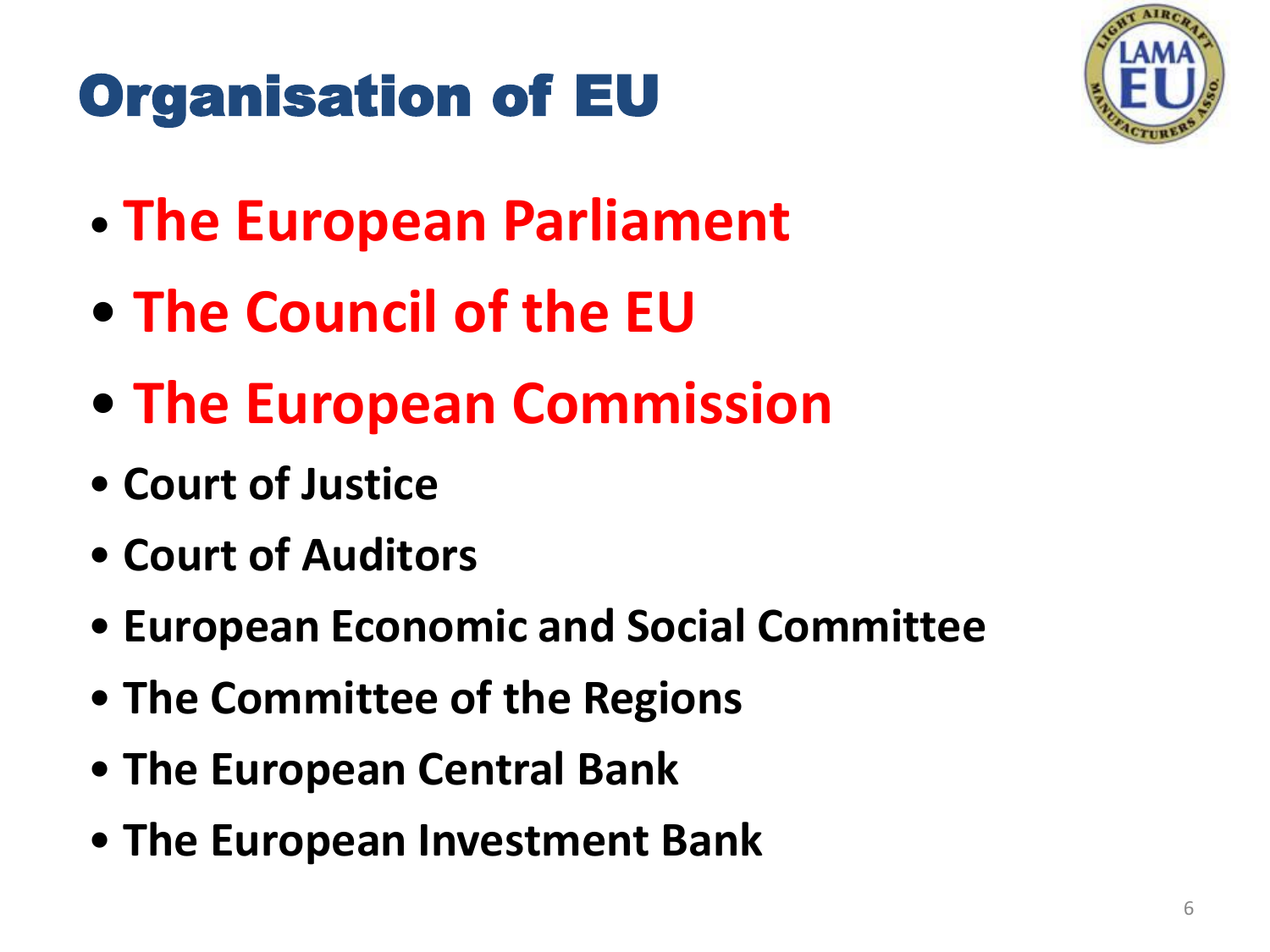



### **The Regulation - in our case the basic regulation on civil aviation - is made by the TRANGLE OF POWER**

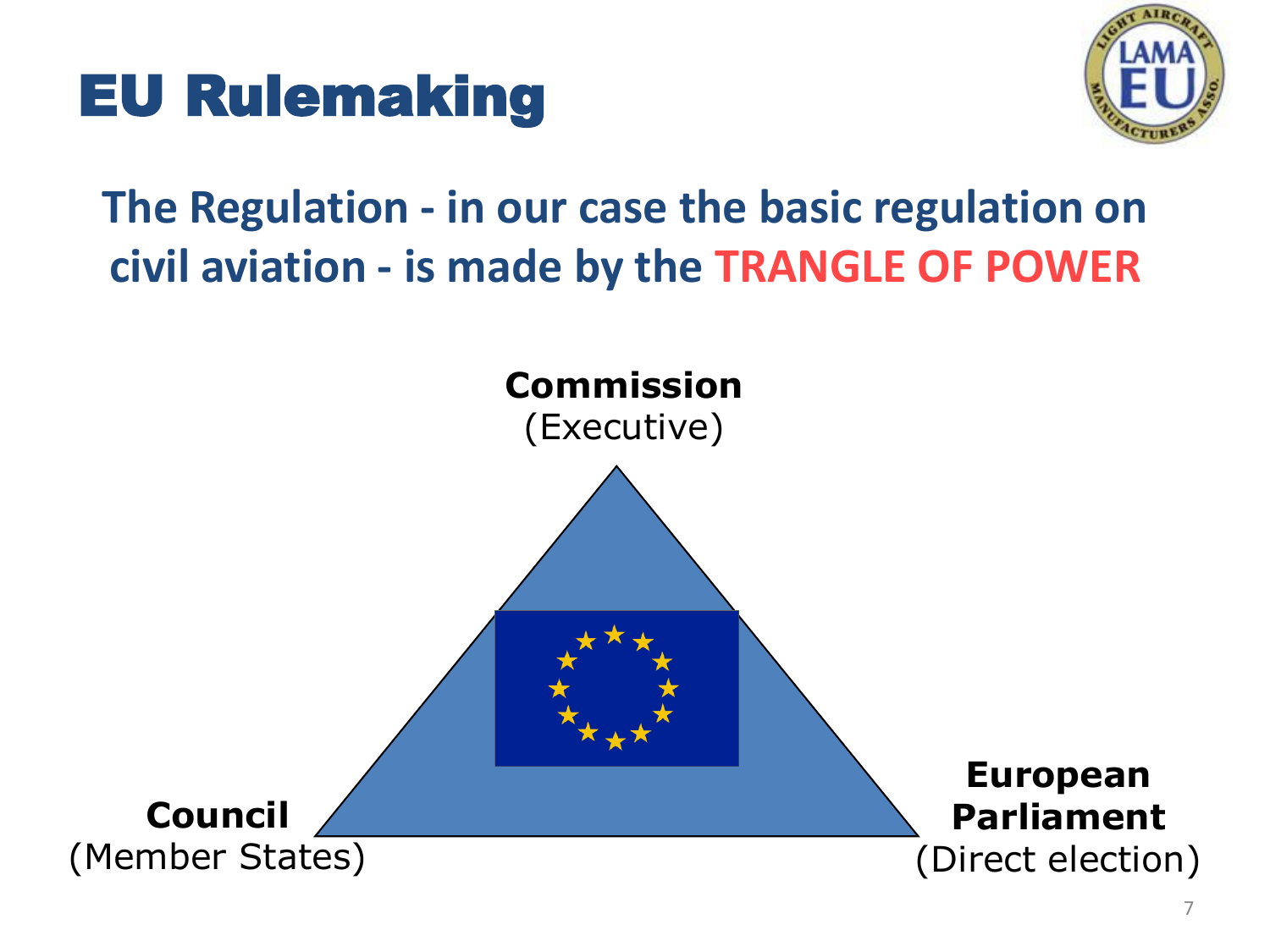### EU Rulemaking



- Processes starts with the **Commission**. The Commission tends to be technocrat, but also political. Thinks European.
- The **Council** is the voice of Member States at all levels. May reflect discrepancies in national government policies. Tends to think national interests.
- The **European Parliament** is an entirely political body. Thinks European more than national (depending also on party politics). Thinks according to political lines.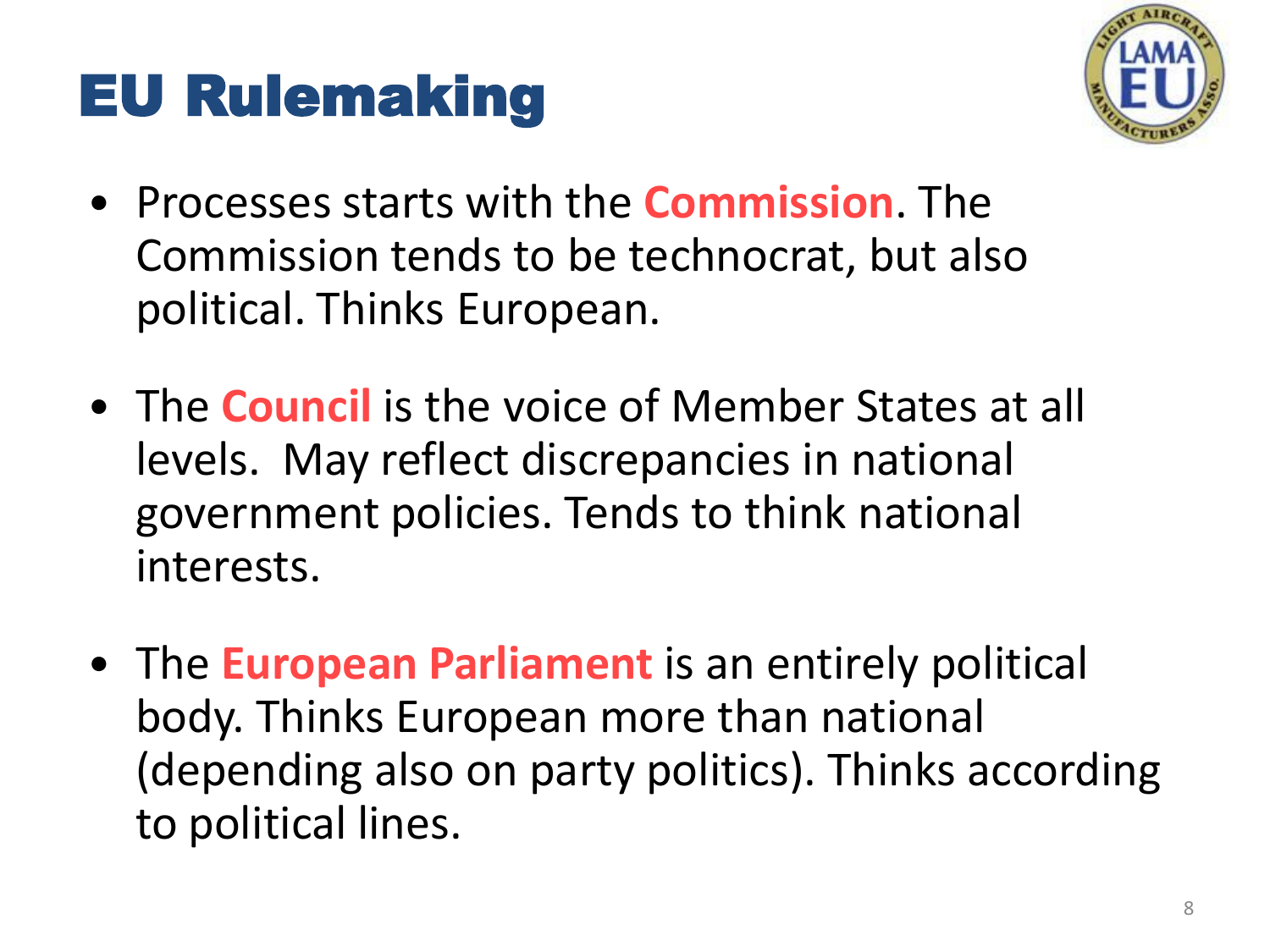# The European Commission – a key institution



### **Two major roles**

- The Commission *initiates* Community policy
- The Commission ensures *proper implementation* of Community policy
- **The Guardian of the Treaties**
- **17 specialised policy Directorates-General (DGs) comparable to national ministries**
	- DG for Mobility and Transport DG MOVE
	- DG Industry and Entrepreneurship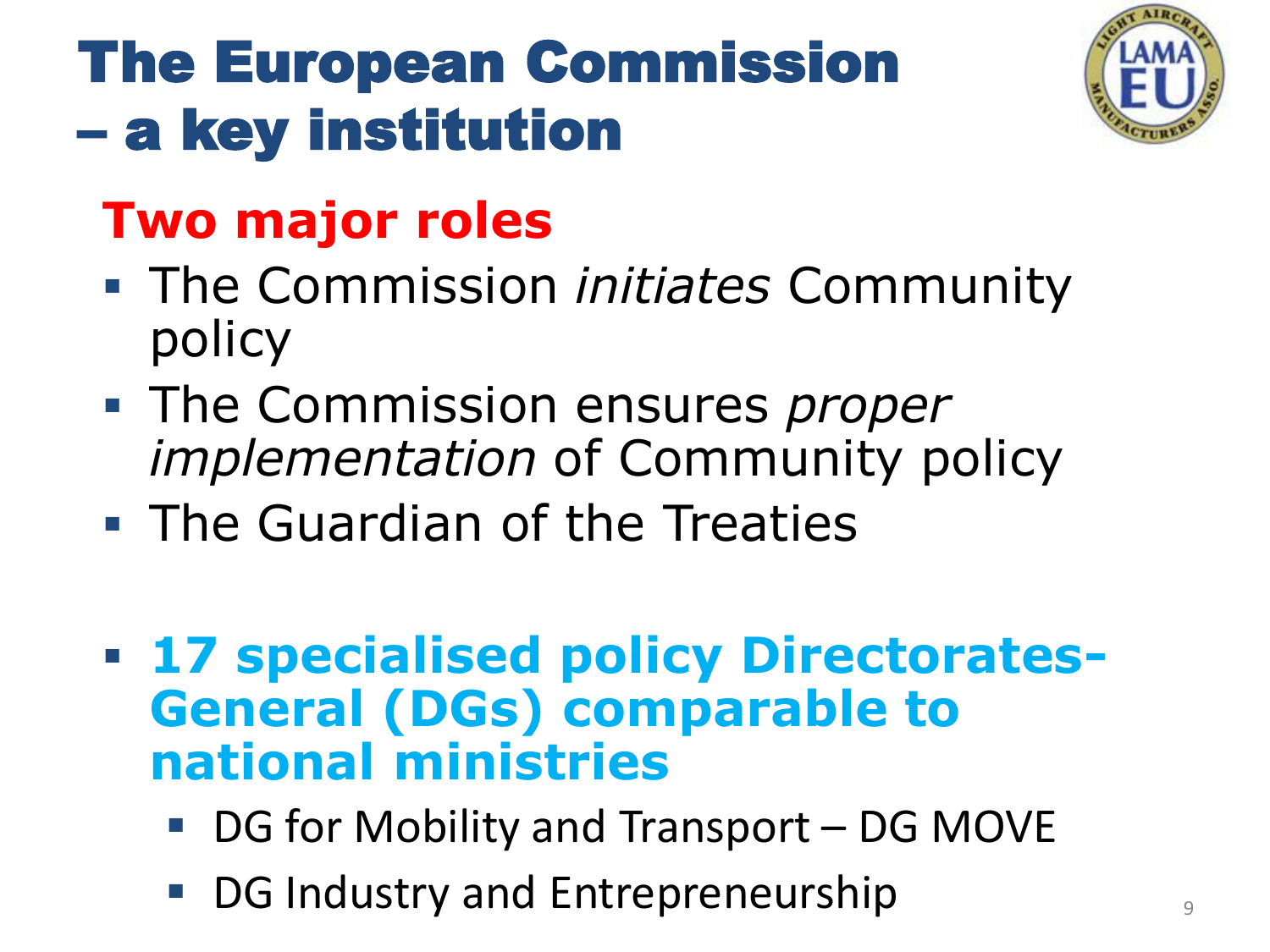

# EU Rulemaking **Council**

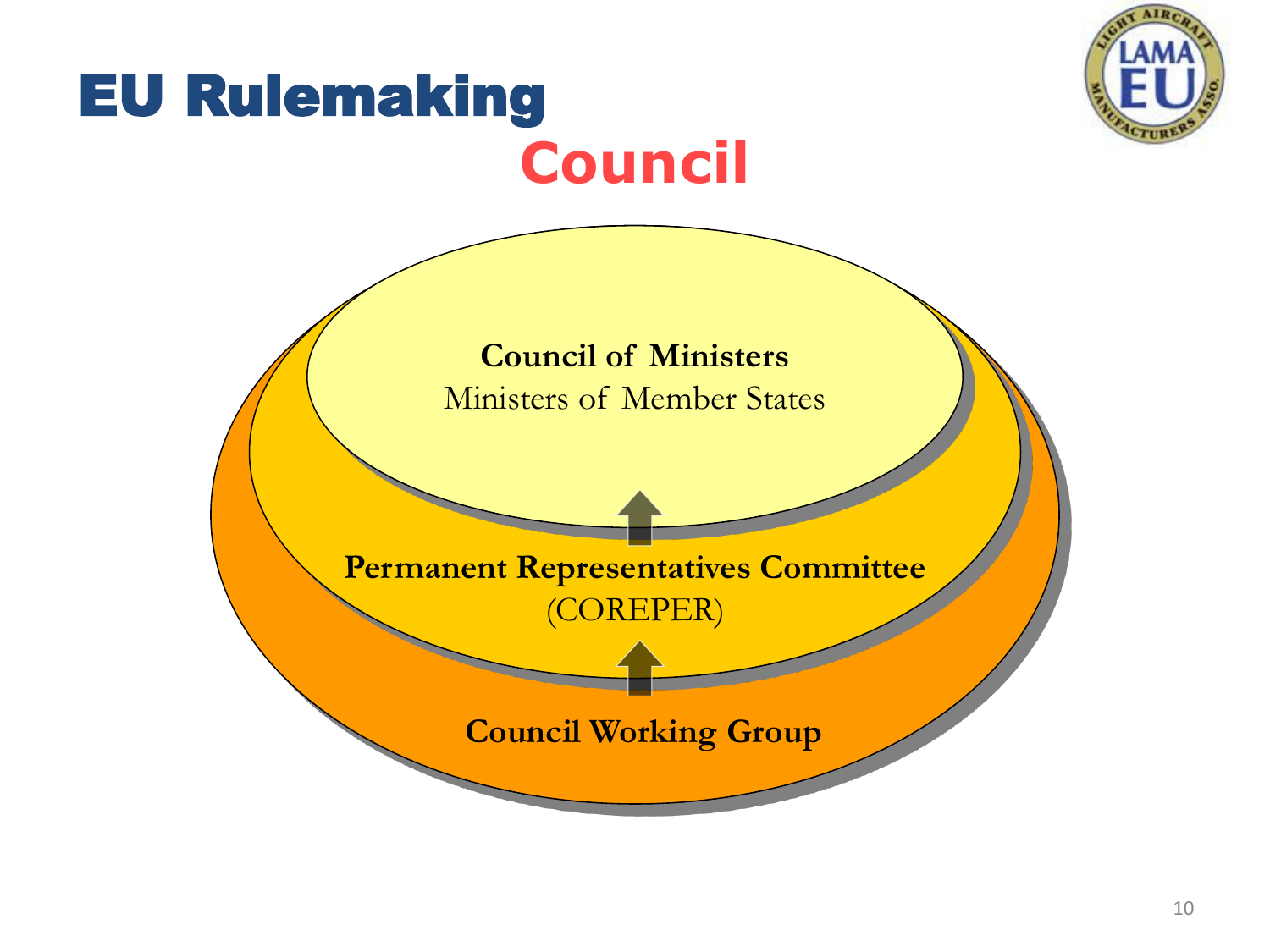# EU Rulemaking



**Politics do not decide on technical details they stay at a level of Essential Requirements. They created EASA to draft Regulation Proposals (Implementing Rules) for the Commission (in addition of its Certification job)**

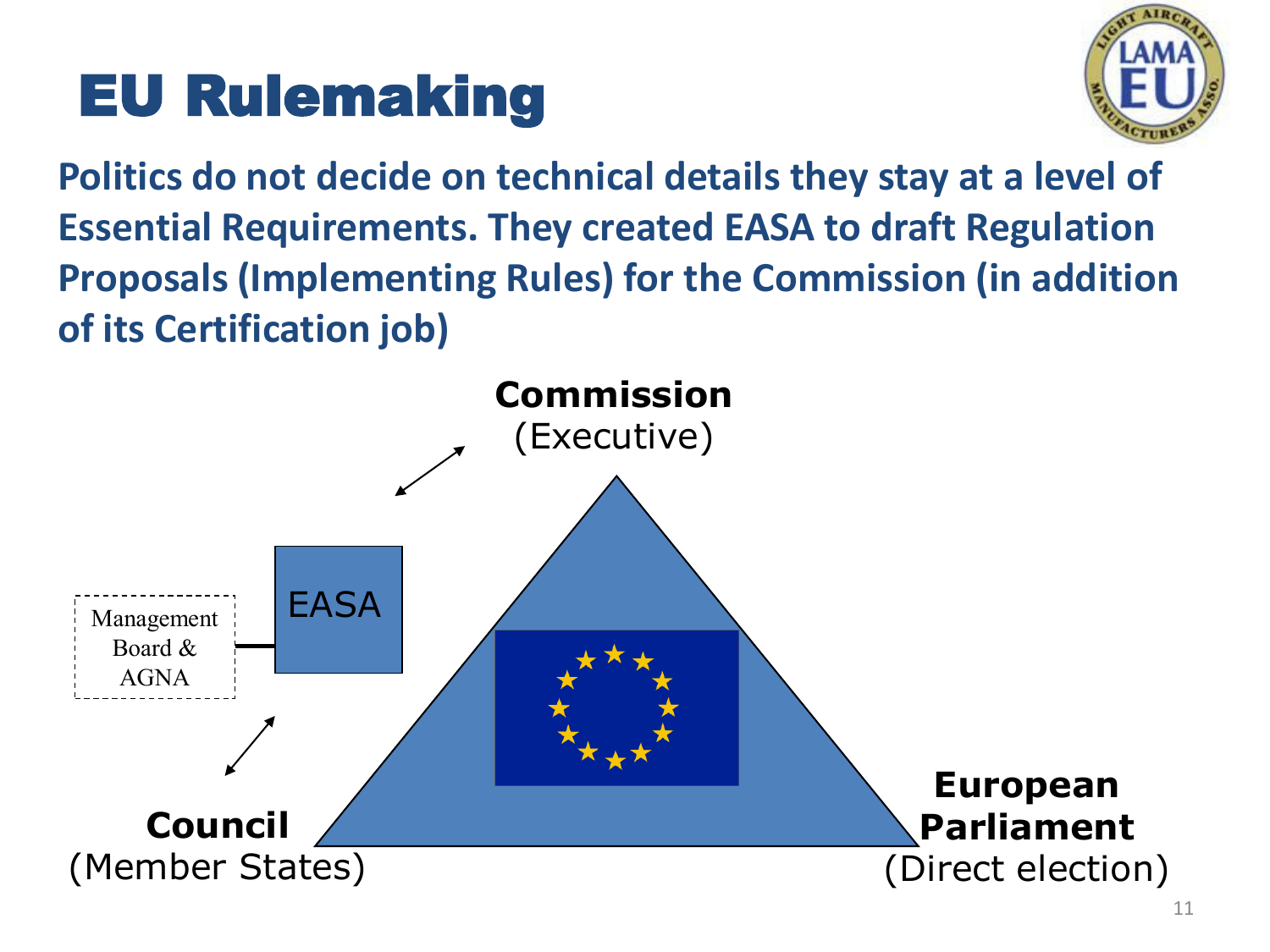



## European Aviation Safety Agency

- In July 2002 the EU Council and Parliament have decided to apply common rules to aviation and to establish EASA
- Objectives: ensure a high and uniform level of protection of the European citizen and facilitate free movement of goods persons and services
- EASA is operational since September 2003
- EASA is located in Cologne
- **Staff: more than 550 people**
- Website: www.easa.eu.int

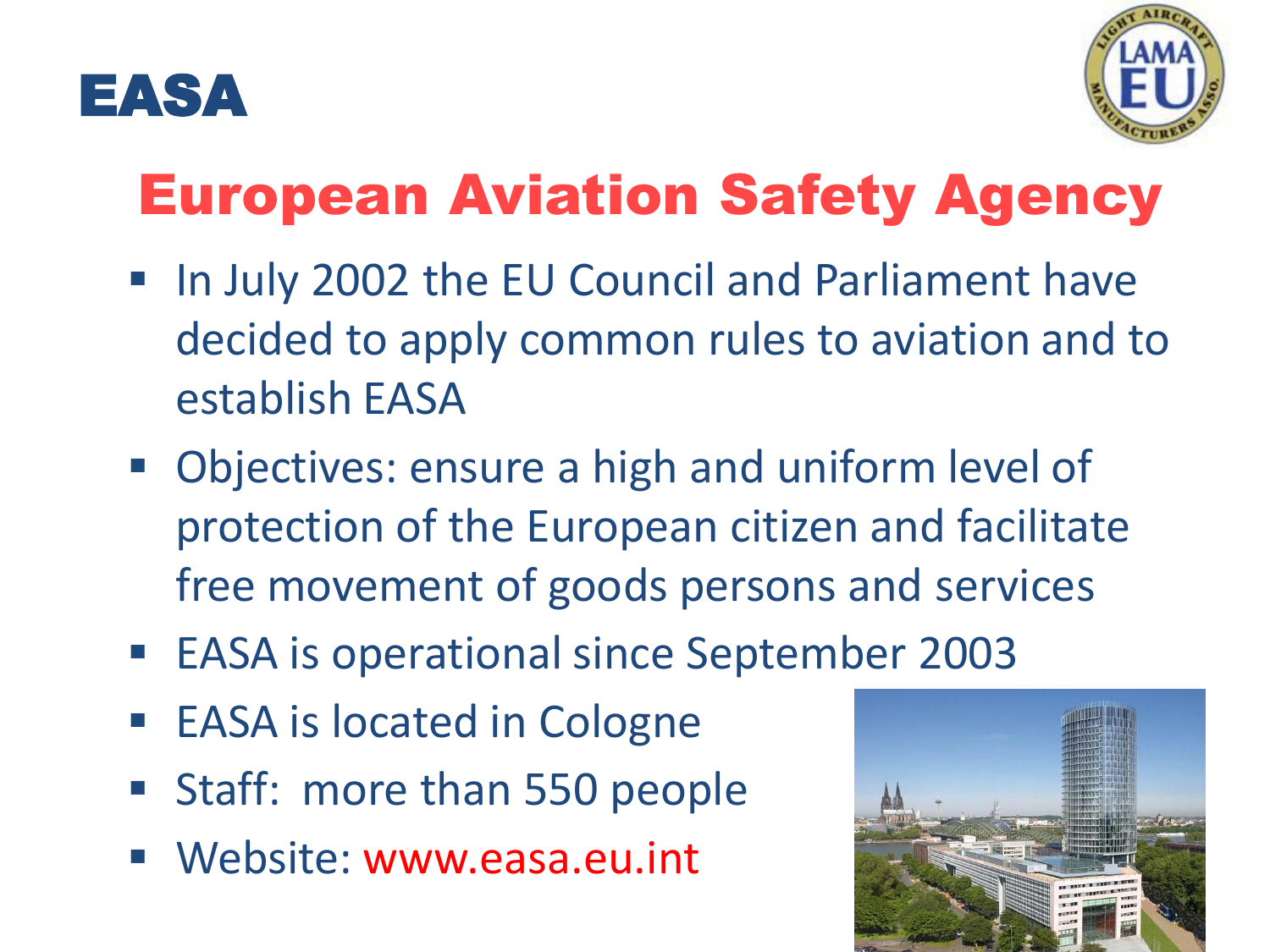



# The Basic Regulation 216/2008

- The Basic regulation of EASA is Regulation (EC) 216/2008
- **Basic regulations are not converted into national laws and apply directly**
- **Principles**(scope, objectives, definitions)
- **Substantive requirements** (basic principles, applicability, airworthiness, environmental protection, operations and licensing, recognition of certificates, etc…)
- **Organisation of EASA** (tasks, internal structure, working methods, financial requirements, final provisions)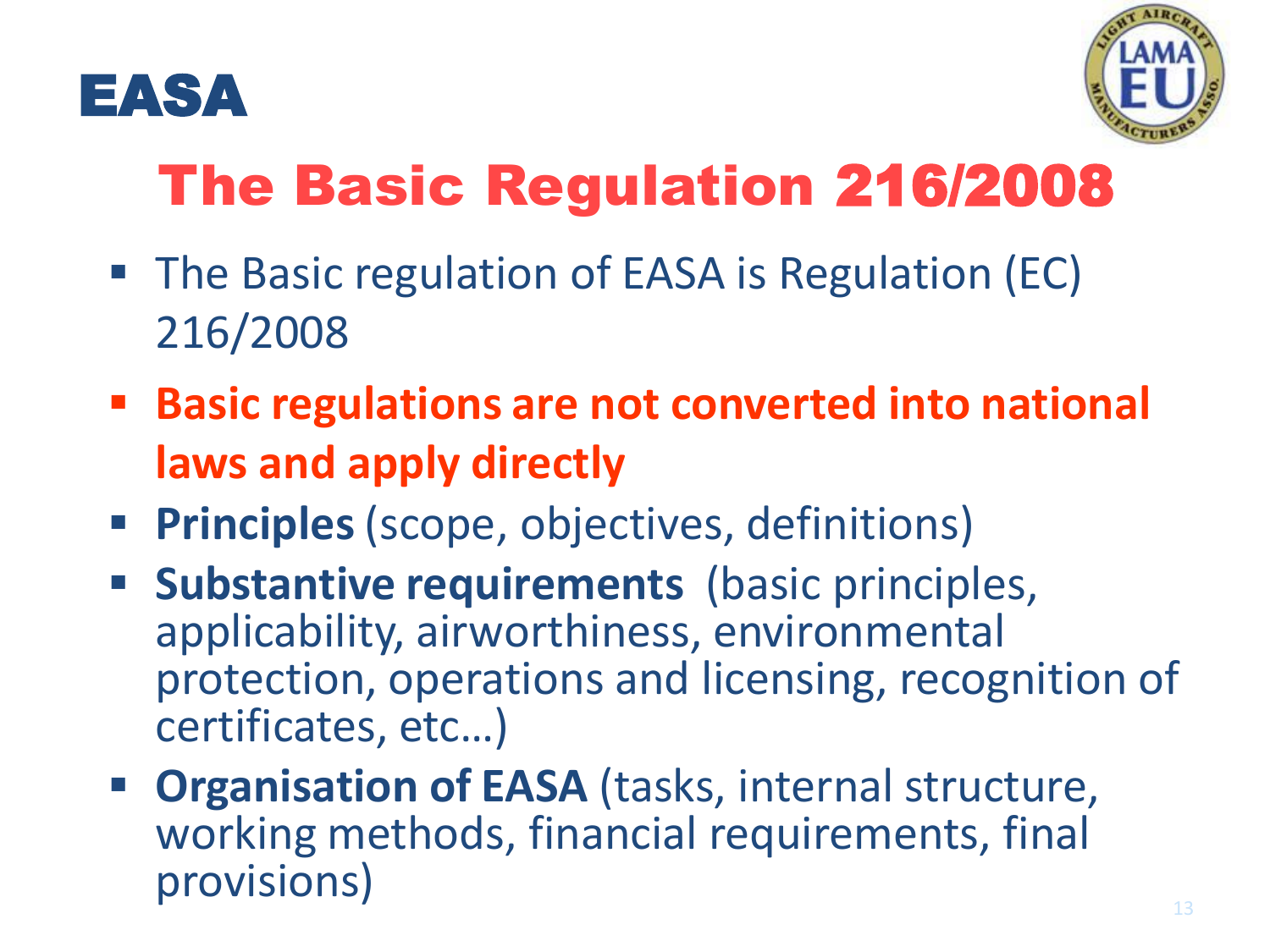



### **Present regulations structure**

|                                                                                                              | <b>Basic Regulation</b><br><b>Regulation (EC) 216/2008 of 20/02/2008</b>                                                                                                                                                                                                                                                                                |                                                                                                                                                                                                                      | ER :<br><b>Annexes I to V</b>                                                                                                                | <b>Agency</b><br><b>Opinion</b>                       |
|--------------------------------------------------------------------------------------------------------------|---------------------------------------------------------------------------------------------------------------------------------------------------------------------------------------------------------------------------------------------------------------------------------------------------------------------------------------------------------|----------------------------------------------------------------------------------------------------------------------------------------------------------------------------------------------------------------------|----------------------------------------------------------------------------------------------------------------------------------------------|-------------------------------------------------------|
| Regulation (EC) 1702/2003 on<br>Certification                                                                | <b>Airworthiness and Environmental</b>                                                                                                                                                                                                                                                                                                                  | Regulation (EC) 2042/2003<br>on Continuing Airworthiness                                                                                                                                                             |                                                                                                                                              | <b>Agency</b><br><b>Opinion</b>                       |
| <b>Annex (Part 21)</b>                                                                                       | <b>Section A: Application</b><br><b>Requirements</b><br><b>Section B: administrative</b><br><b>Procedures</b><br><b>Appendices: EASA forms</b>                                                                                                                                                                                                          | <b>Annex I (Part-M):</b><br><b>Continuing Airworthiness</b><br><b>Requirements</b><br>Annex II (Part-145):<br><b>Maintenance Organisation</b><br><b>Approvals</b><br>Annex III (Part-66):<br><b>Certifying Staff</b> | <b>Section A: Technical</b><br><b>Requirements</b><br><b>Section B: Administrative</b><br><b>Procedures</b><br><b>Appendices: EASA forms</b> |                                                       |
| <b>Guidance</b><br><b>Material</b><br>Part 21<br><b>Parliament and Council</b><br><b>European Commission</b> | <b>Certification</b><br><b>Specifications</b><br><b>AMC</b><br><b>CS AWO</b><br><b>CS 22</b><br><b>CS ETSO</b><br><b>CS 23</b><br>20<br><b>AMC</b><br><b>CS Definitions CS 27</b><br>21<br><b>CS 29</b><br><b>CS 25</b><br><b>CS VLA</b><br><b>CS 34</b><br><b>CS VLR</b><br><b>CS 36</b><br>CS E<br><b>CSP</b><br>$\mathbf{c}\mathbf{s}$<br><b>APU</b> | Annex IV (Part-147):<br><b>Training Organisation</b><br><b>Requirements</b><br><b>AMC &amp;</b><br><b>Guidance</b><br><b>Material</b><br>Part M,<br>145,66,147                                                       |                                                                                                                                              | <b>Agency</b><br>CS,<br><b>AMC &amp;</b><br><b>GM</b> |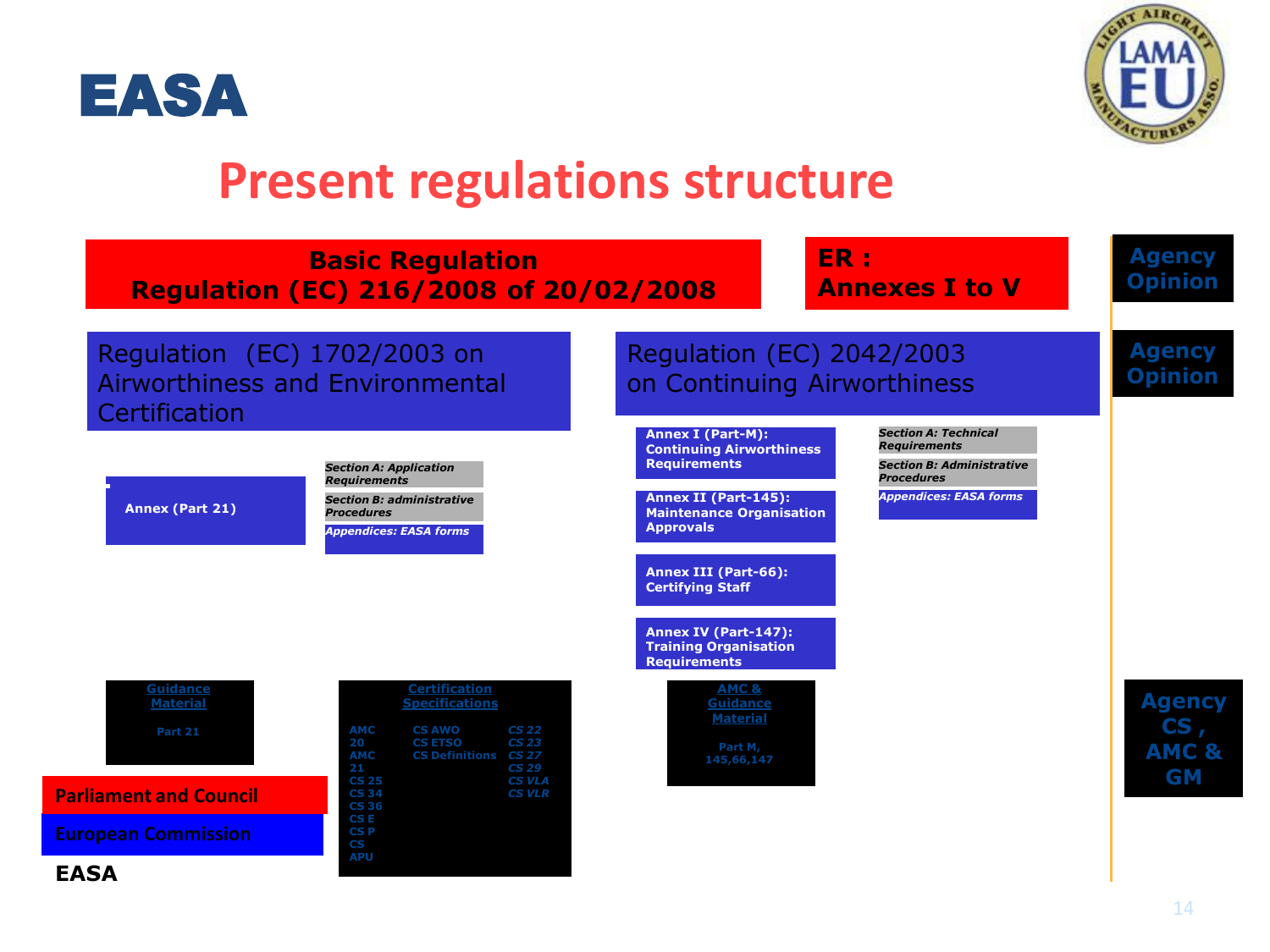



### Rulemaking

- 3 types of regulation:
- **Basic Regulation** (216/2008) with Essential Requirements (ER), adopted by the Parliament (Hard Law)
- **Implementing Rules** (IR), adopted by the Commission
- **Certification Specifications** (CS), Acceptable means of compliance (AMC) and Guidance Material (GM) adopted by EASA (Soft Law)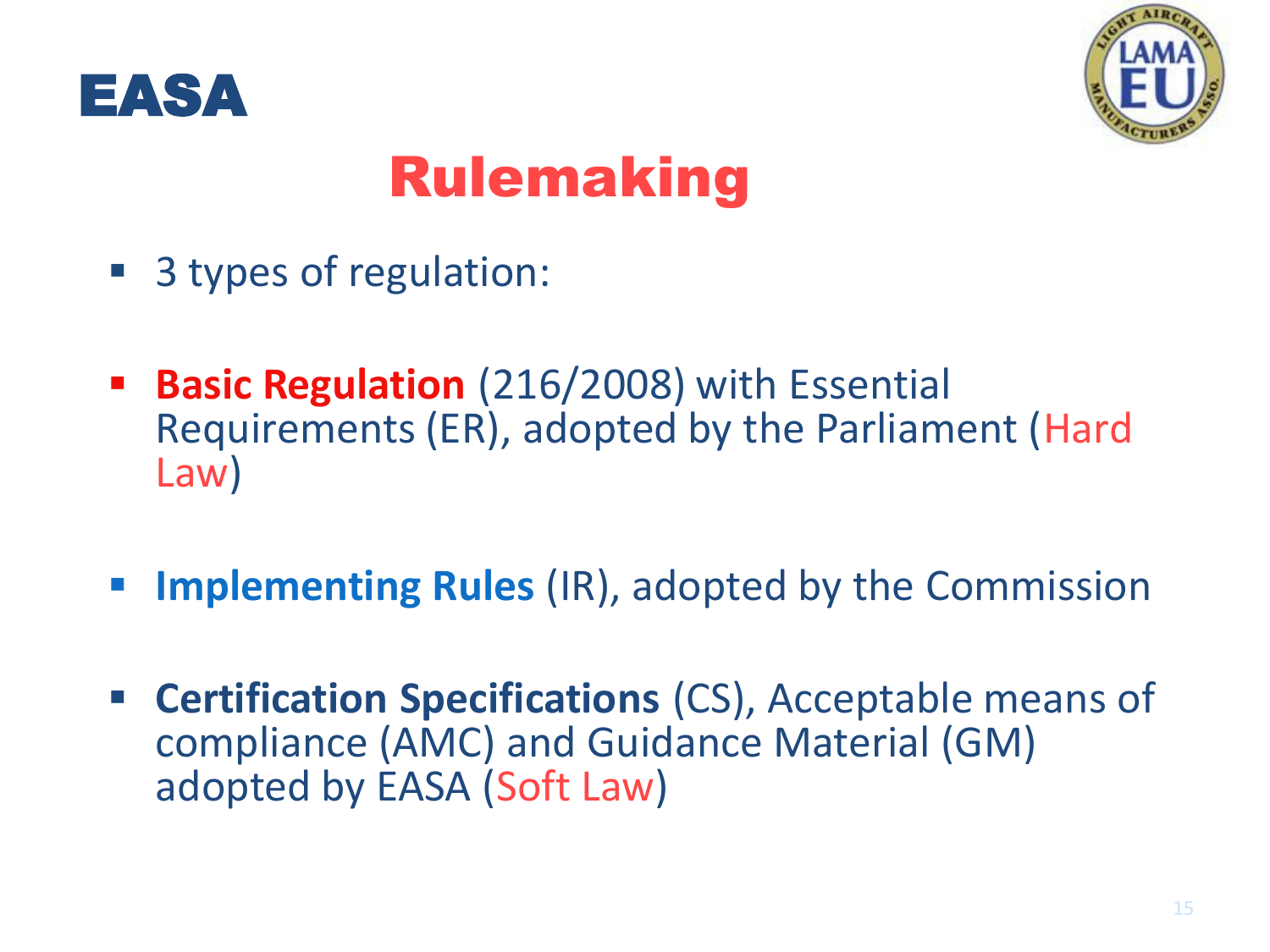### Rulemaking Procedure EASA



- For any change in Reg 216/2008 (Essential Requirements), EASA must issue a Notice of Proposed Amendment (NPA) and/or a Regulatory Impact Assessment (RIA)
- **Stakeholders (we!) must be consulted**
- **Evaluation of the answers by an independent WG**
- EASA issues a Comment Response Document (CRD)
- **Stakeholders may comment again**
- EASA issues an Opinion (draft of the new regulation) which is submitted to the European Commission
- The Commission issues a communication to the Council of Ministers and to the European Parliament, stating if they accept or reject the proposal
- **If accepted the amendment is submitted to the Council and to the** Parliament (Co-decision process)
- Publication of the new regulation in the Official Journal of EU
- Process looks like democratic but it is very time consuming!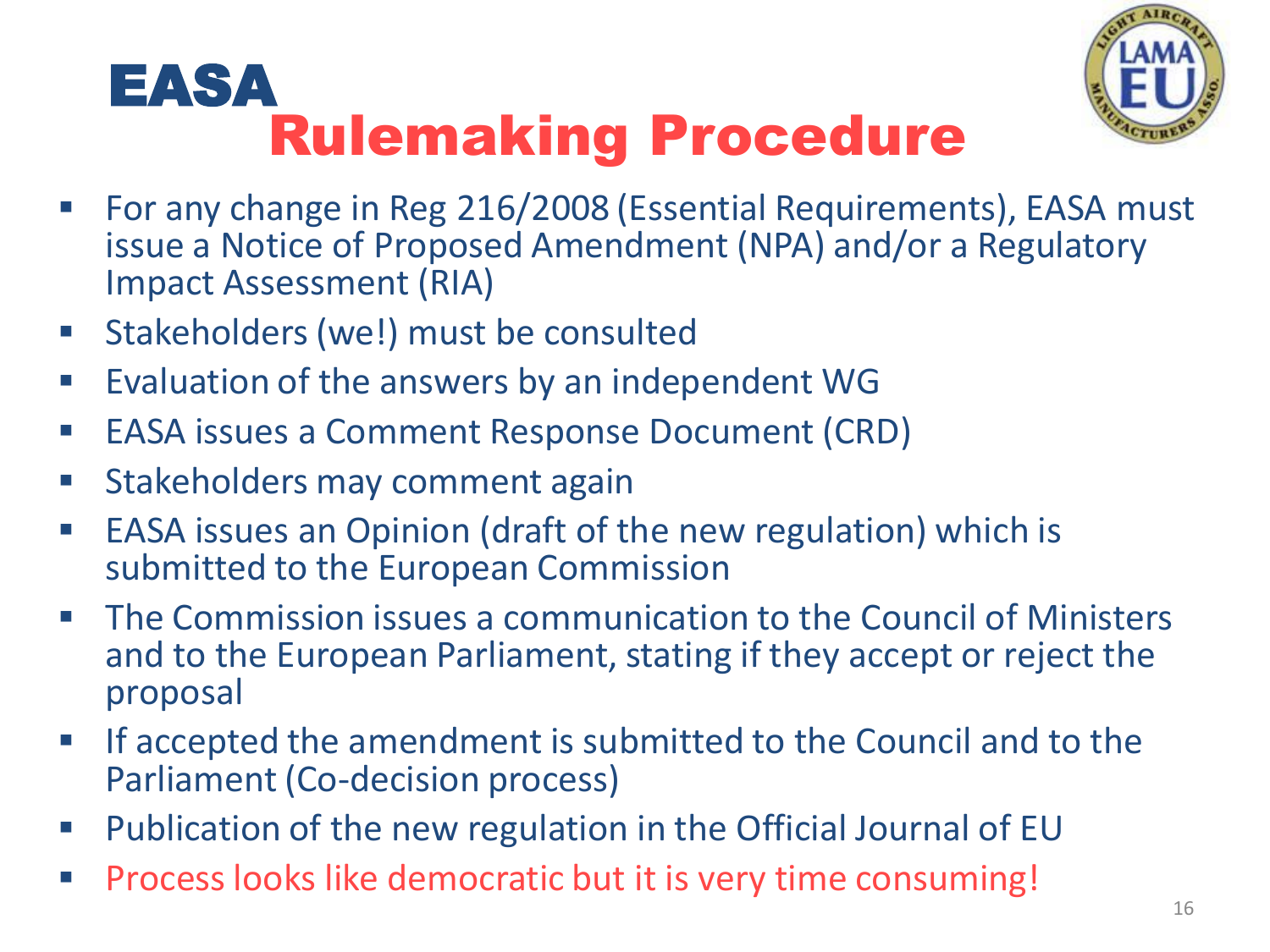

### EU Rulemaking

### **Rulemaking process flowchart**

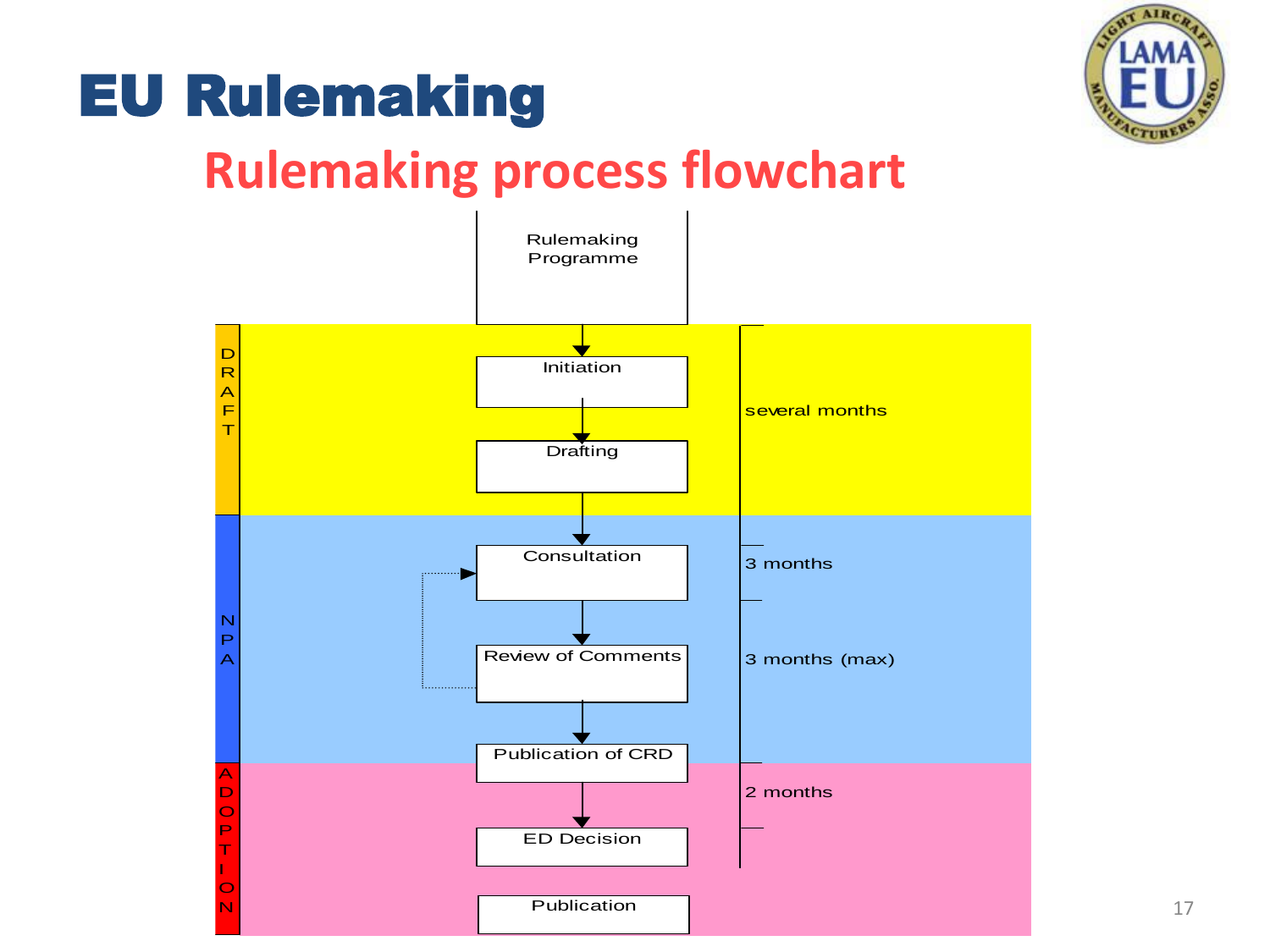### Part-21: NPA 2008-07

- Objective:
	- The intention is to create a lighter regulatory regime based around a new process for the European Light Aircraft (ELA).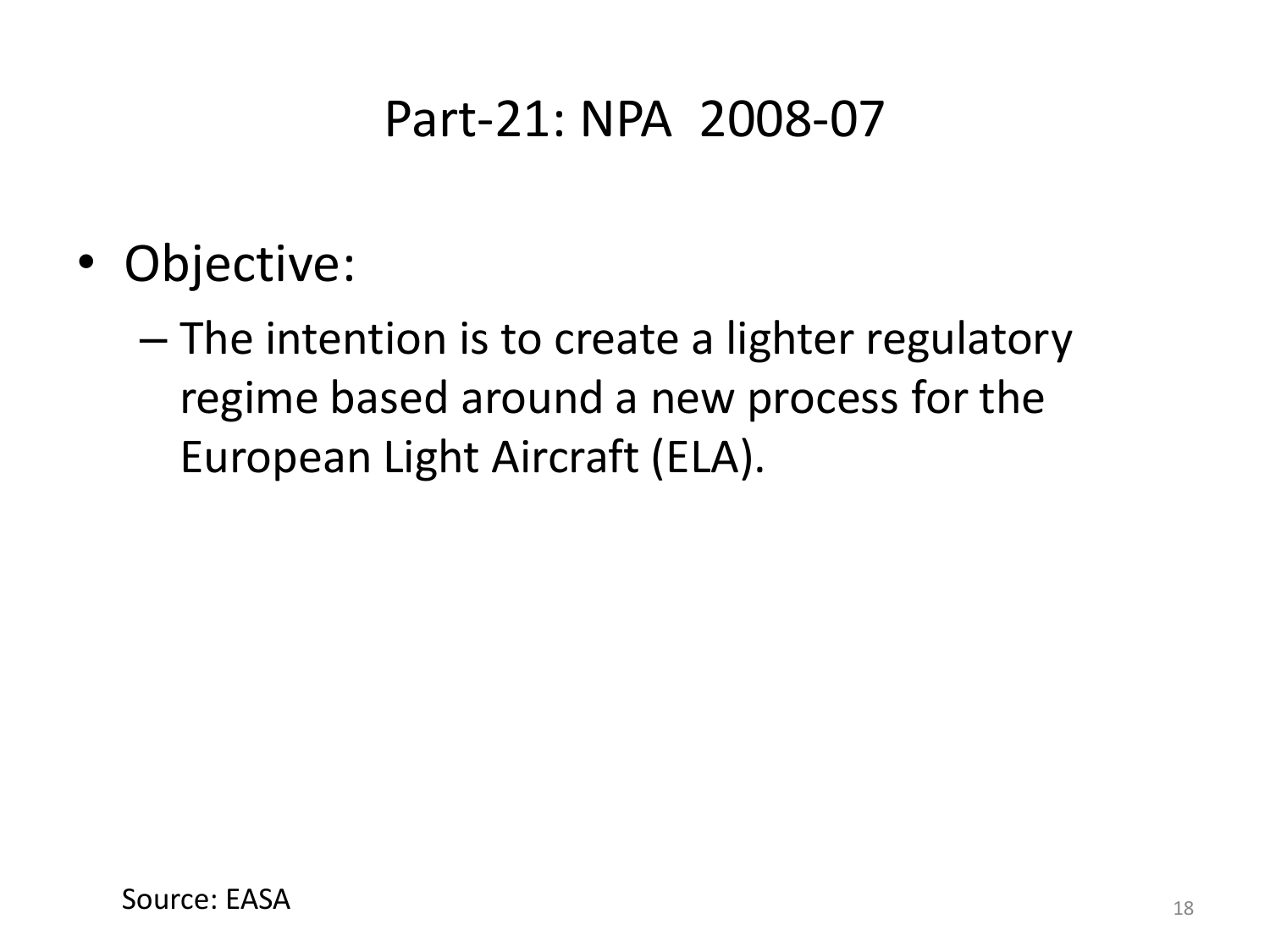### Part-21: NPA 2008-07

- Overview:
	- **ELA is not a new category of aircraft defined by criteria such as stalling speed or certification code, but is a substantially simpler new process for the regulation of aircraft and related products, parts and appliances.**
	- The intention is to issue type certificates for the type and certificates of airworthiness for the individual aircraft.
	- The ELA is sub-divided into two sub-processes: ELA 1 (E.g. aeroplanes below 1000kg) and ELA 2 (E.g. aeroplanes below 2000kg)
	- For ELA, define parts that don't need a form 1
	- Create a concept of standard changes and repairs
	- Create a CS-LSA Light Sport Aeroplanes (Aeroplanes below 600/ 650 kg)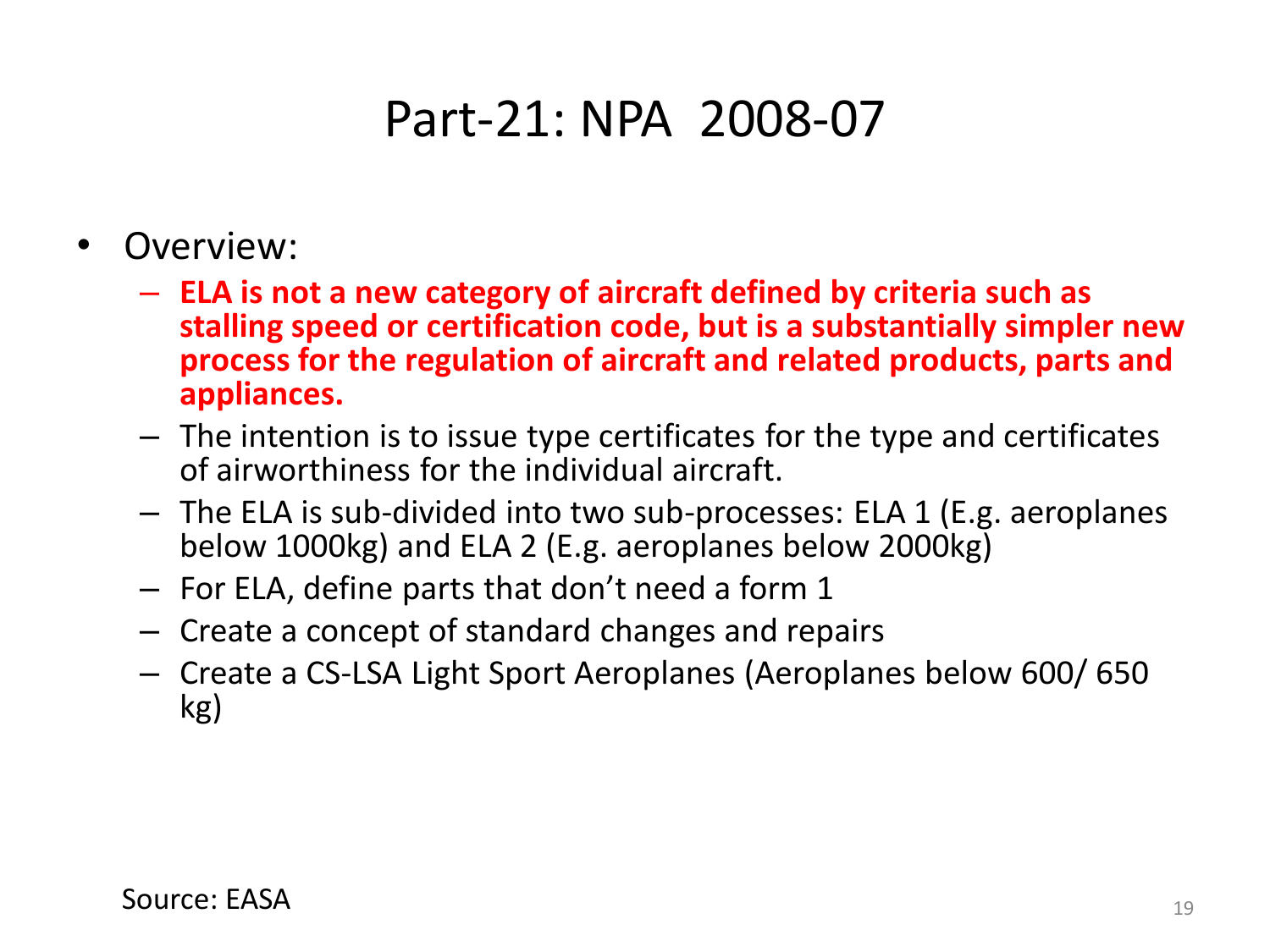### Part-21: CRD 2008-07

- More than 800 comments received
- The Comment response Document is being drafted and should be published April 2010 in two steps:
	- First publication will be a detailed Explanatory note.
	- Second publication: full CRD with proposed text changes.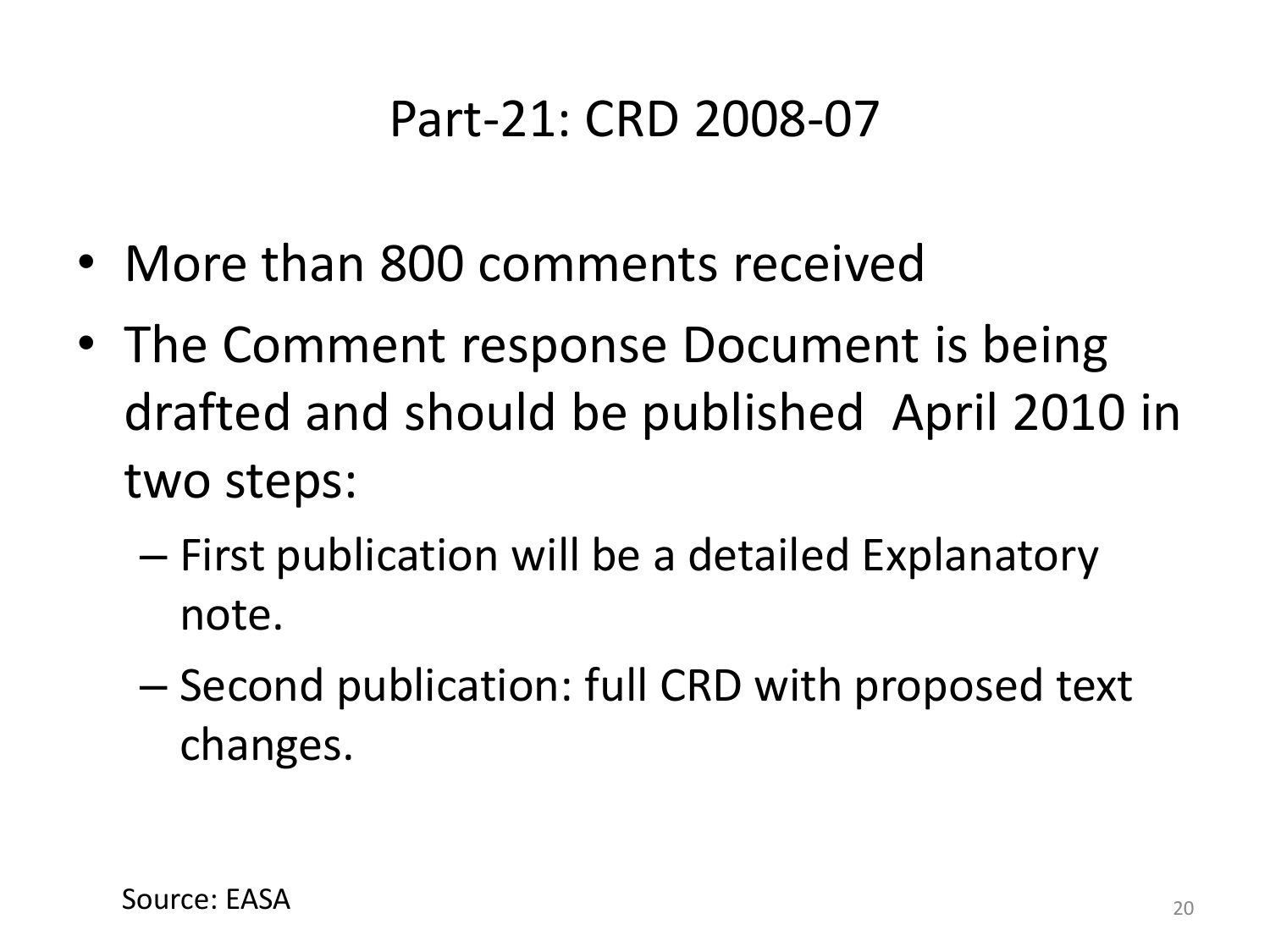# Part-M

- Continuing airworthiness
	- NPA 2007-08 envisaged many simplifications to Part-M including pilot owner maintenance:
		- [http://www.easa.europa.eu/ws\\_prod/r/r\\_archives.php](http://www.easa.europa.eu/ws_prod/r/r_archives.php)
	- Comment response document 2007-08 was published on 06 March 2008 and was open for reaction until 06 May 2008:
		- [http://www.easa.europa.eu/ws\\_prod/r/r\\_crd.php](http://www.easa.europa.eu/ws_prod/r/r_crd.php)
	- Opinion 02/2008 published 16 May 2008:
		- [http://www.easa.europa.eu/ws\\_prod/g/rg\\_opinions\\_main.php](http://www.easa.europa.eu/ws_prod/g/rg_opinions_main.php)
	- Regulations 1056 and 1057/ 2008 published on 28 October:
		- **Specific alleviations for ELA1 and LSA**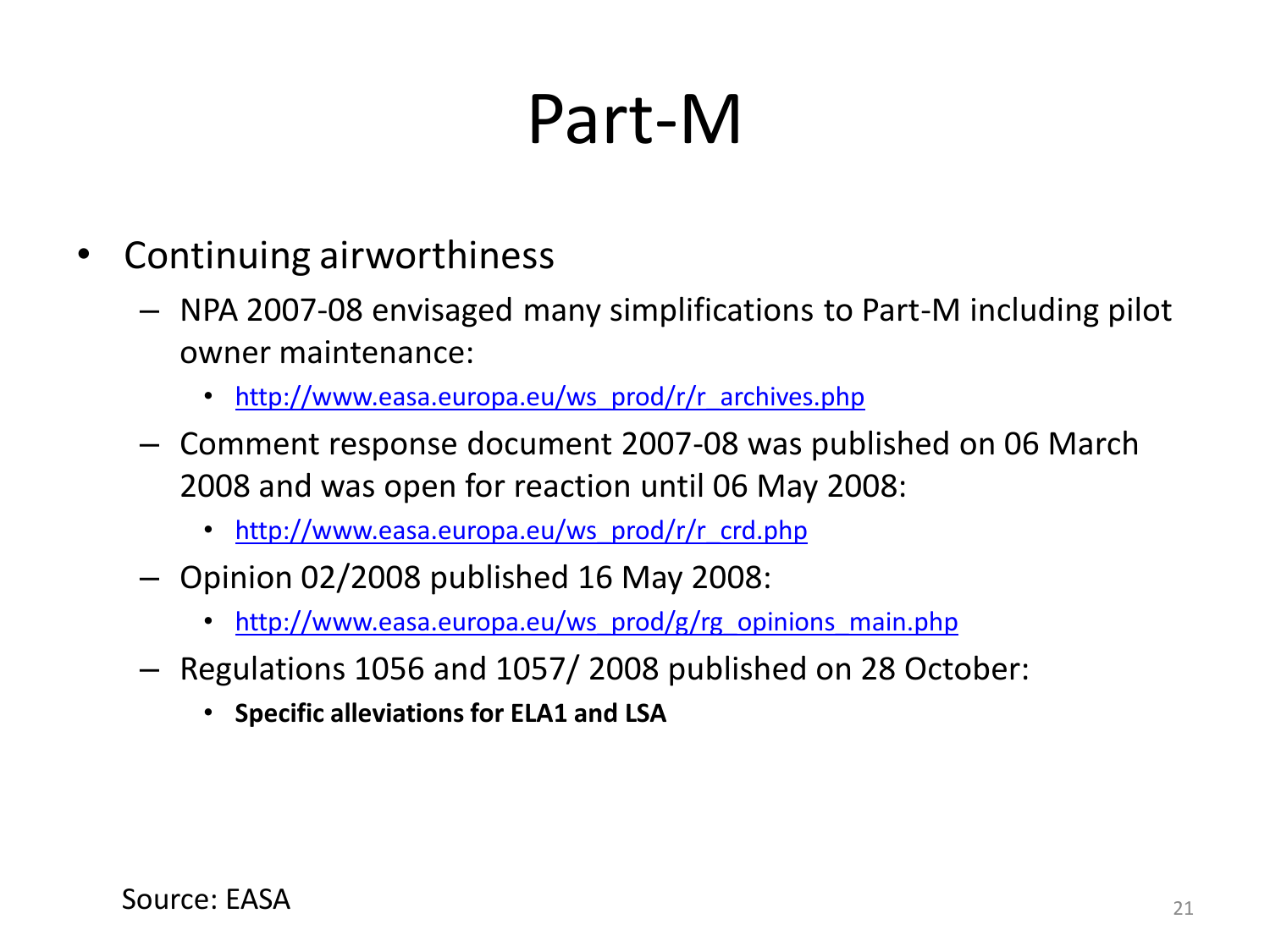### NPA 2008-03 : Aircraft mechanics licensing

- Aircraft mechanics licensing
	- NPA 2008-03 Licences for non-complex aircraft maintenance engineers was published on 28 March 2008 and was open for comment until 28 June 2008:
		- [http://www.easa.europa.eu/ws\\_prod/r/r\\_npa.php](http://www.easa.europa.eu/ws_prod/r/r_npa.php)
	- CRD published on 17.09.2009
	- Opinion adopted December 2009:
		- [http://www.easa.europa.eu/ws\\_prod/g/rg\\_opinions\\_m](http://www.easa.europa.eu/ws_prod/g/rg_opinions_main.php) [ain.php#2009](http://www.easa.europa.eu/ws_prod/g/rg_opinions_main.php)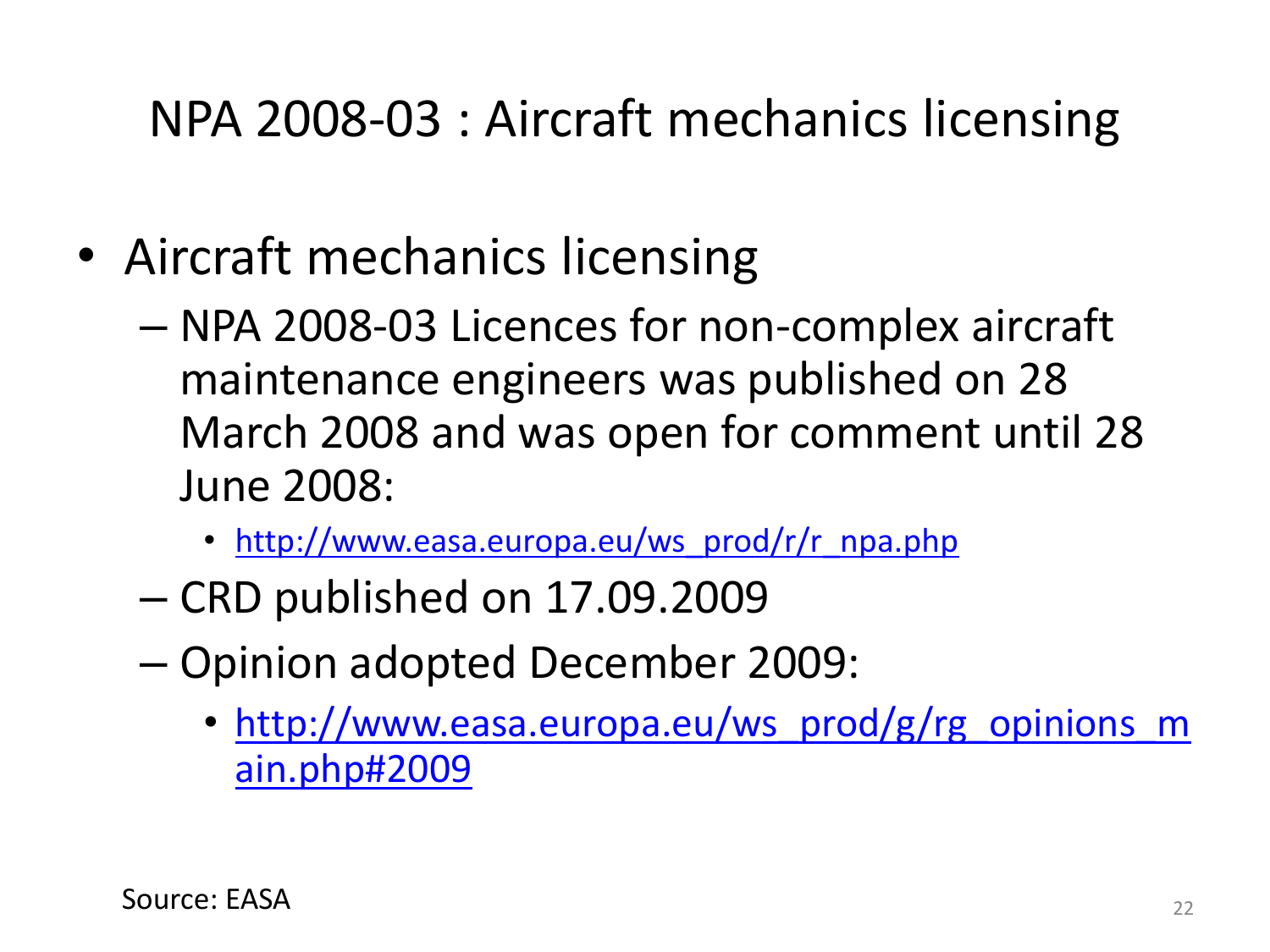### NPA 2008-03 : Aircraft mechanics licensing

#### • Aircraft mechanics licensing

- $-$  "B3": applicable to sailplanes, powered sailplanes and non-pressurised piston engine aeroplanes of 2000 Kg MTOM and below (not applicable to balloons, airships and helicopters)
	- **Includes limitations (can be removed based on experience)**
- "L": applicable to sailplanes, powered sailplanes, aeroplanes of 1000 Kg MTOM and below, balloons, hot-air airships and MOST gas airships (not applicable to helicopters and some gas airships).
	- Includes ratings and **limitations (can be removed based on experience)**
	- **"Limited-L": licence limited to maintenance not including annual inspections and major repairs and modifications.**
	- **"Full-L": includes the privileges of "Limited-L" plus annual inspections and major repairs and modifications.**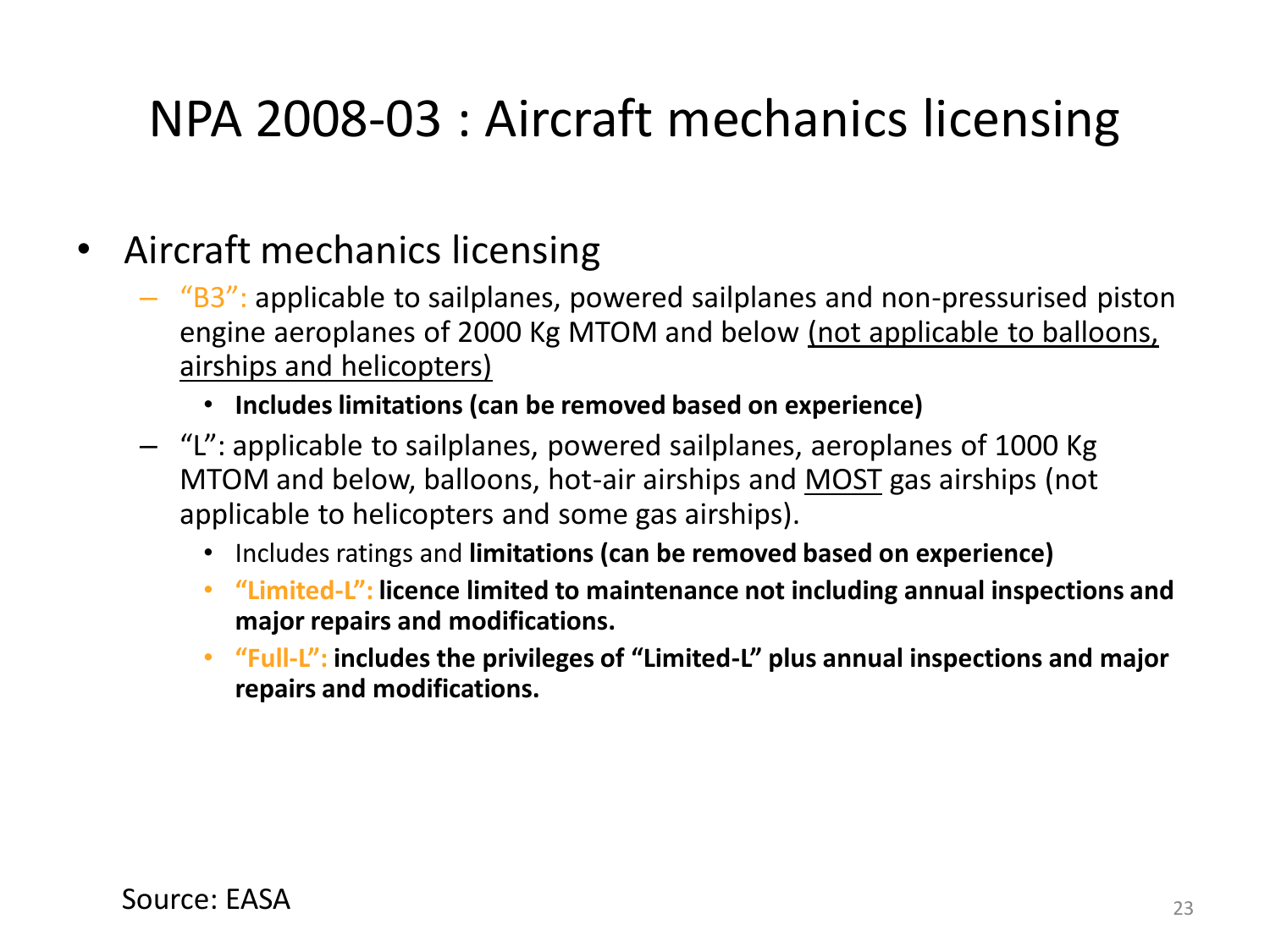### NPA 2008-17: Pilot Licensing

- NPA for Part FCL and Part Medical was published on 05.06.2008 (NPA 2008-17)
- Comment period was extended several times but closed 28.02.2009
- All the 8100 comments on Part FCL were reviewed and some of the input incorporated
- Comment Response Document (CRD) containing also the amended text of Part FCL to be expected for April 2010
- The documents (NPA and CRD) can be found at:
	- http://hub.easa.europa.eu/crt/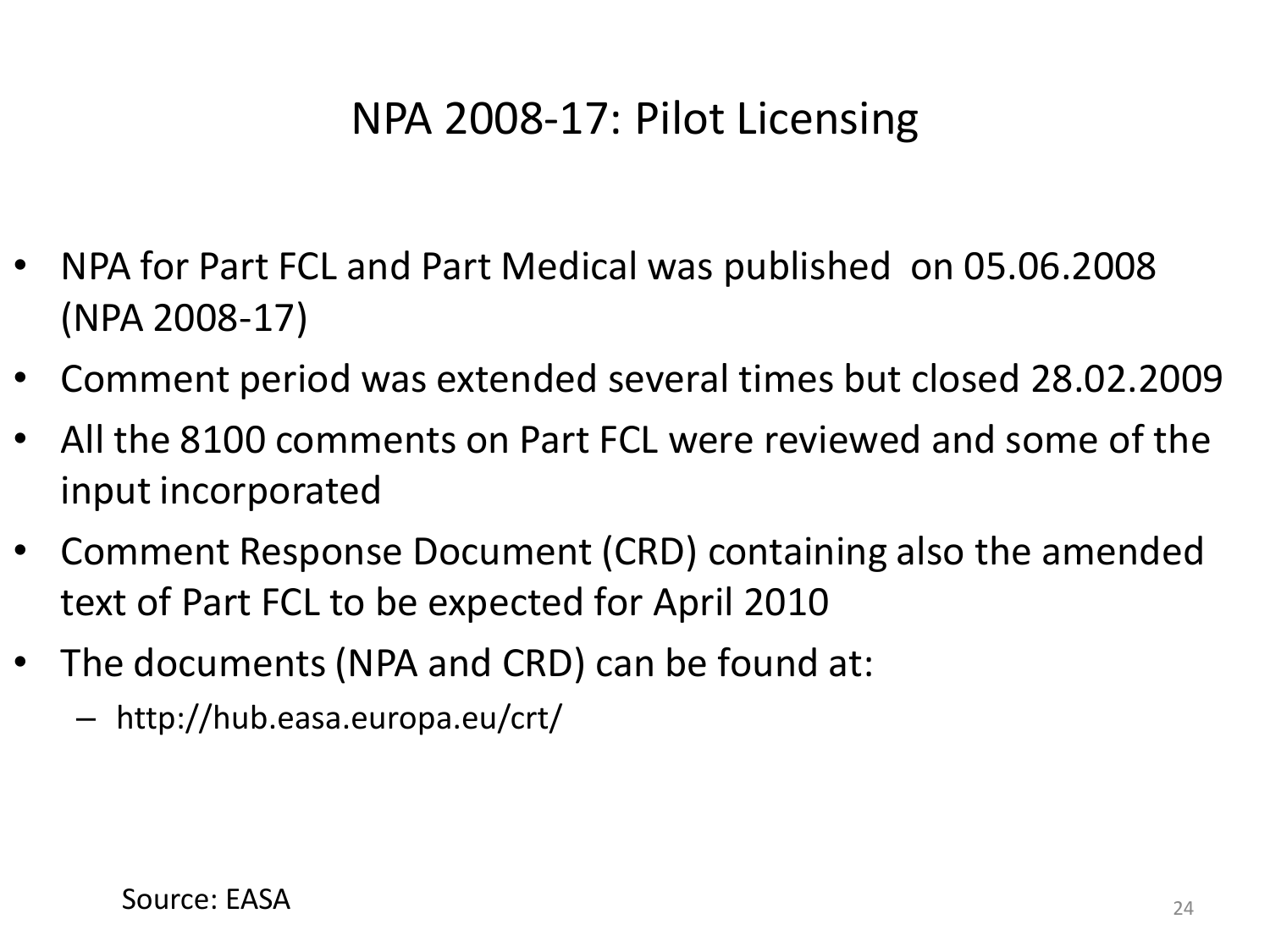### NPA 2008-17: Pilot Licensing

- In addition to the PPL (Private Pilot Licence):
	- Creation of a new Leisure Pilot Licence (LPL) for aeroplanes, helicopters, sailplanes & balloons
		- **Basic LPL for aeroplanes and an additional instructor category**
- Main advantages of this new Leisure Pilot Licence for General Aviation?
	- Lighter than JAR FCL and easy accessible
	- Unlimited validity but recency requirements
	- Sub-ICAO medical (GMP instead of AME (aero-medical examiner))
		- **General Medical Practitioner (GMP): to simplify a practising doctor with aviation experience**
	- Additional Ratings (e.g. aerobatics / towing / mountain)
	- European-wide licence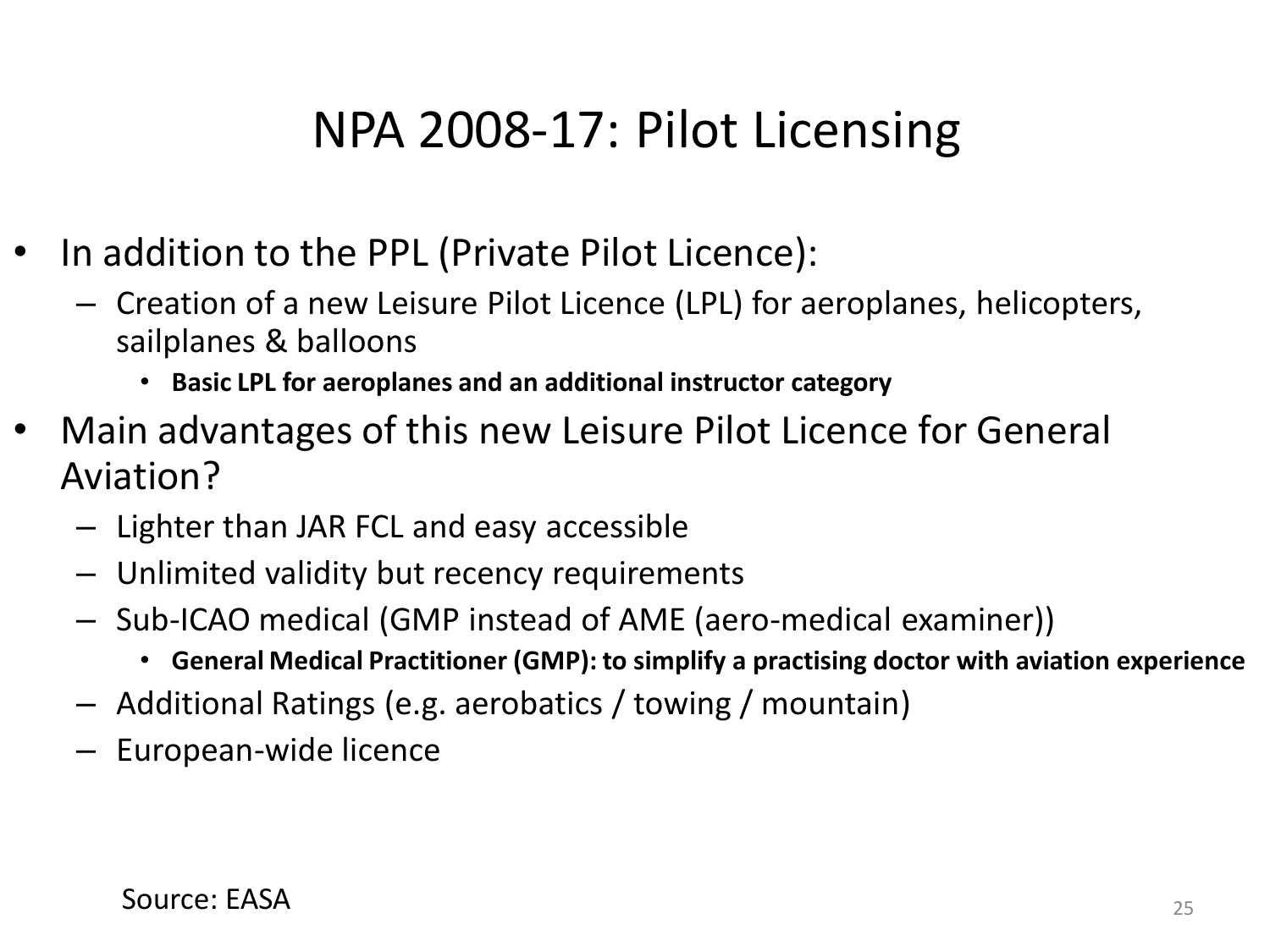# NPA 2009-02: Operations

#### Operations:

- NPA 2009-02 published on 30.01.2009:
- Part OPS GEN: General operating and flight rules
	- **Subpart A: General requirements**
	- **Subpart B: Operational procedures**
	- **Subpart C: Aircraft performance and operating limitations**
	- **Subpart D: Instruments, data and equipment**
	- **Subpart E: Manuals, logs and records**
	- **Subpart F: Security**
- Review of comments should be finished by 08/2010
- CRD will be published on the EASA website.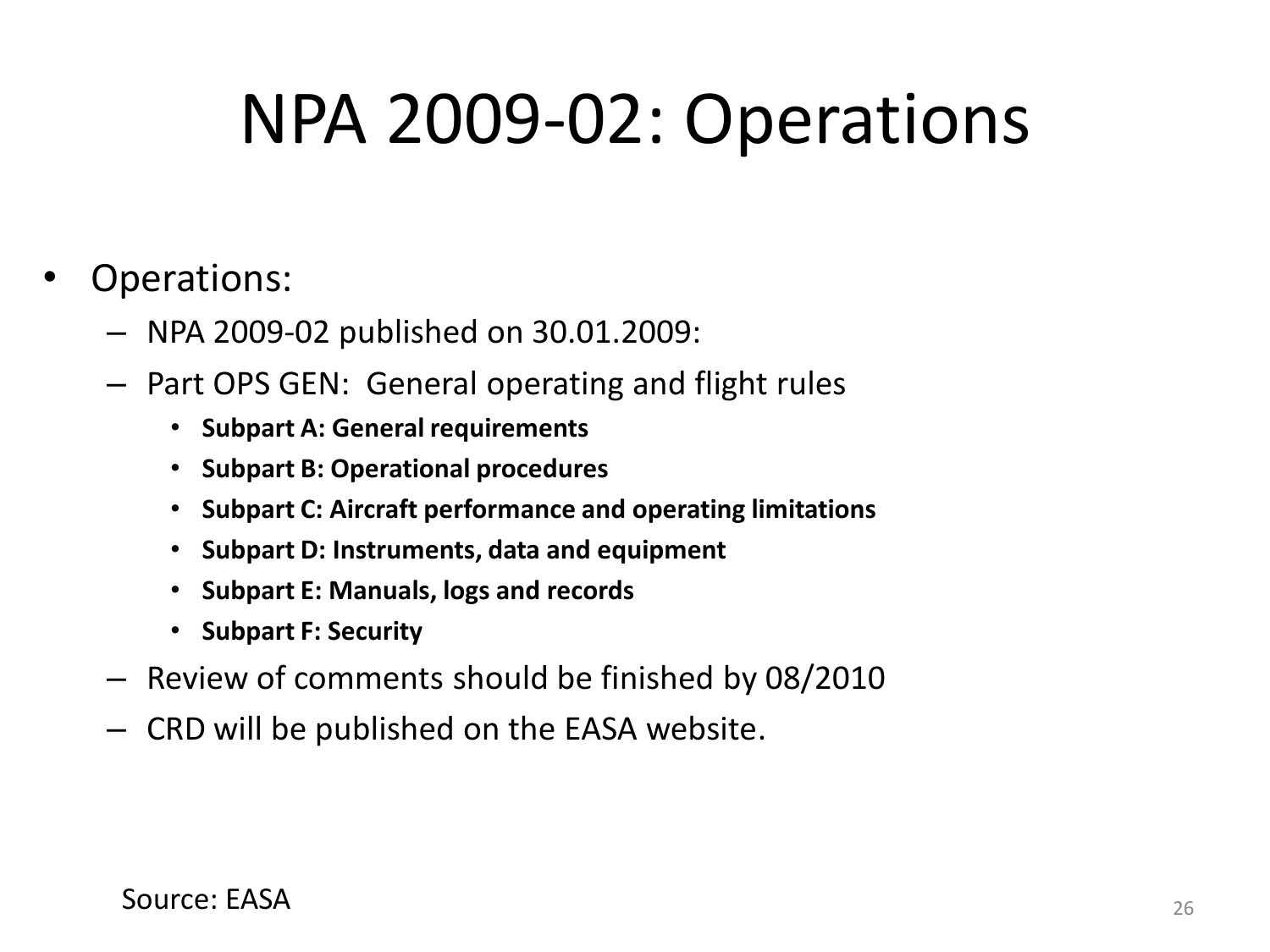### Extension of scope to operations and licensing

**1. FCL**

**Published 5/06/2008 - Comment period closed on 28/02/2009: More than 11.000 comments**

#### **2. Authority and Organisation Requirements**

**Published 31/10/2008 - Comment period closed on 28/05/2009 3. OSC**

**Published 16/01/2009 - Comment period closed on 30/06/2009: 880 comments received**

**4. OPS**

**Published 30/01/2009 - Comment period closed on 31/07/2009: 14000 comments received**

**5. 3rd country operators** 

**To be published later**

**Further Planning (publication of CRD and opinions) has been reviewed. Opinions to be delivered between August 2010 and 1st quarter 2011**

Source: EASA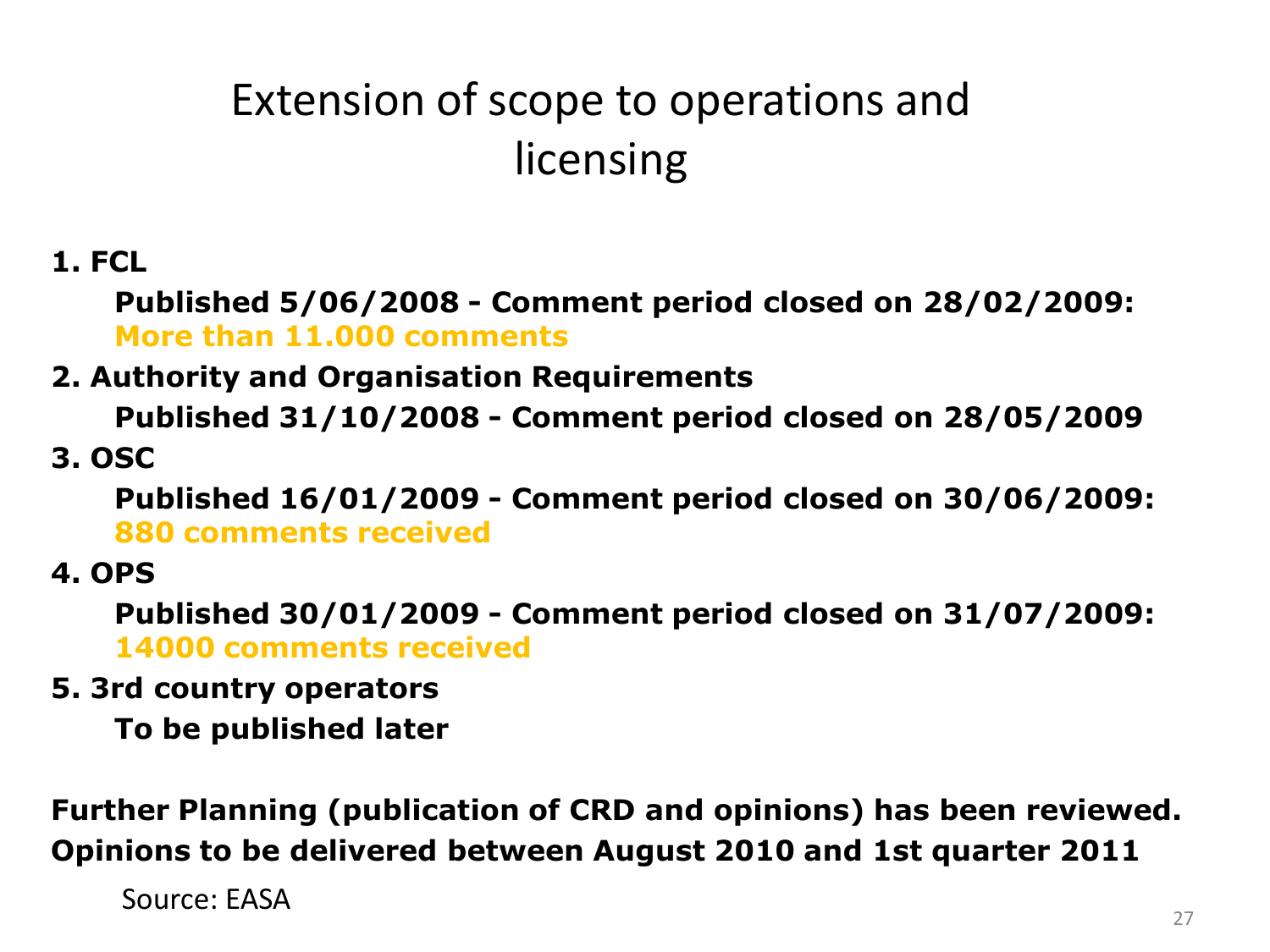## European Light Aviation Industry



- more than 5 000 employes
- Annual production used to be more than 1600 aircraft, 2000 propellers and 1000 rescue systems
- **due to the economic crisis we expect the numbers for 2010 at least 30% lower**
- Most of the manufacturers are private and employ up to 25 people.
- $\blacksquare$  main players are currently employing some  $50 150$ workers and have yearly turnovers of

3,5 milions € to 20 milions €.

#### 28 **FOR LOBBYING PURPOSES WE NEED DO GET BETTER DATA FROM US!**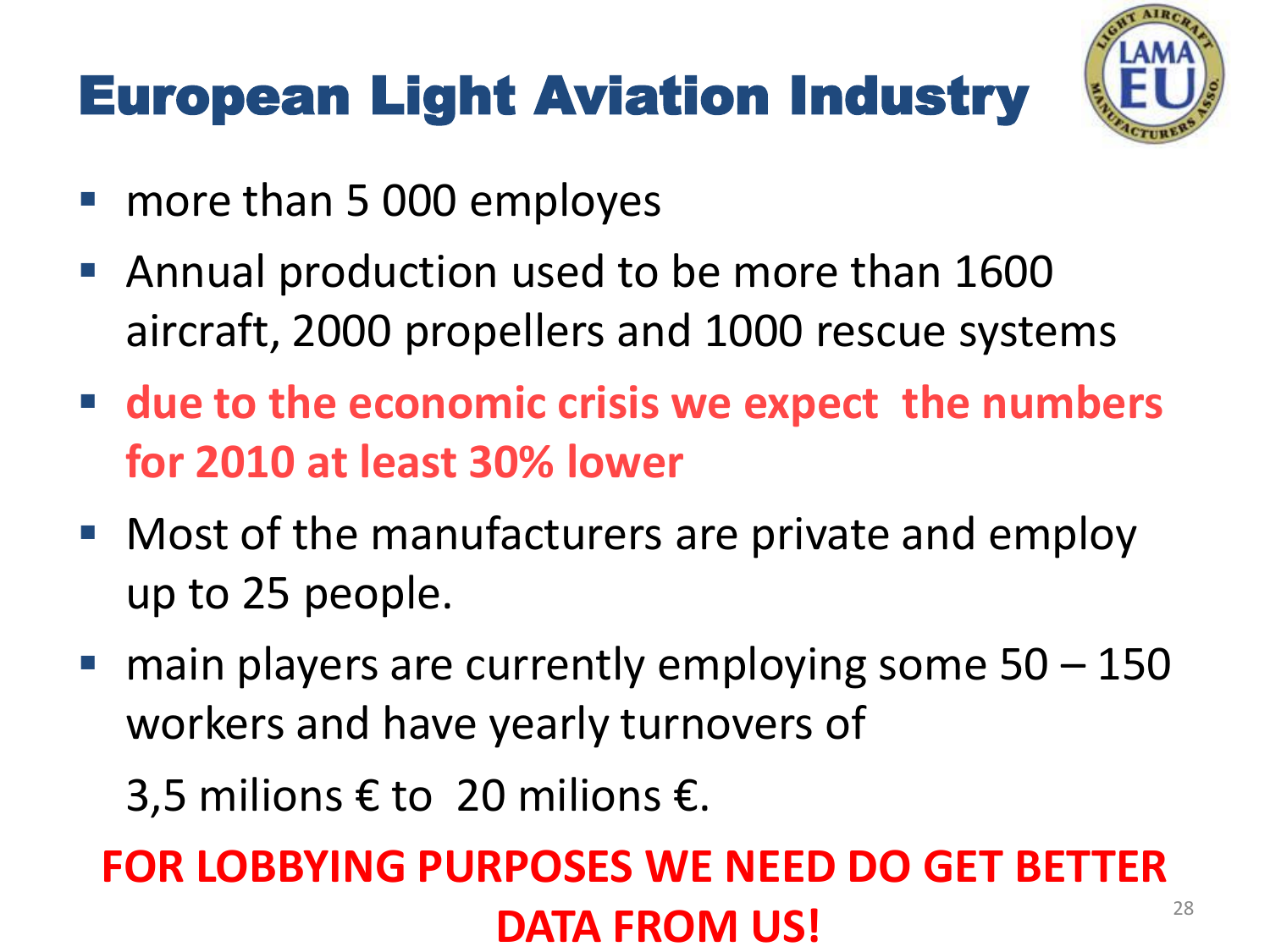

# European Light Aviation Industry

### **3-axis controlled Microlight &LSA numbers**

|                                 | 2006 | 2008   | 2010 |
|---------------------------------|------|--------|------|
| Number of<br>manufacturers      | 103  | 127    | 133  |
| Number of<br><b>Types</b>       | 141  | 180    | 183  |
| Number of<br>produced<br>UL&LSA | 1600 | 1 400* | 900* |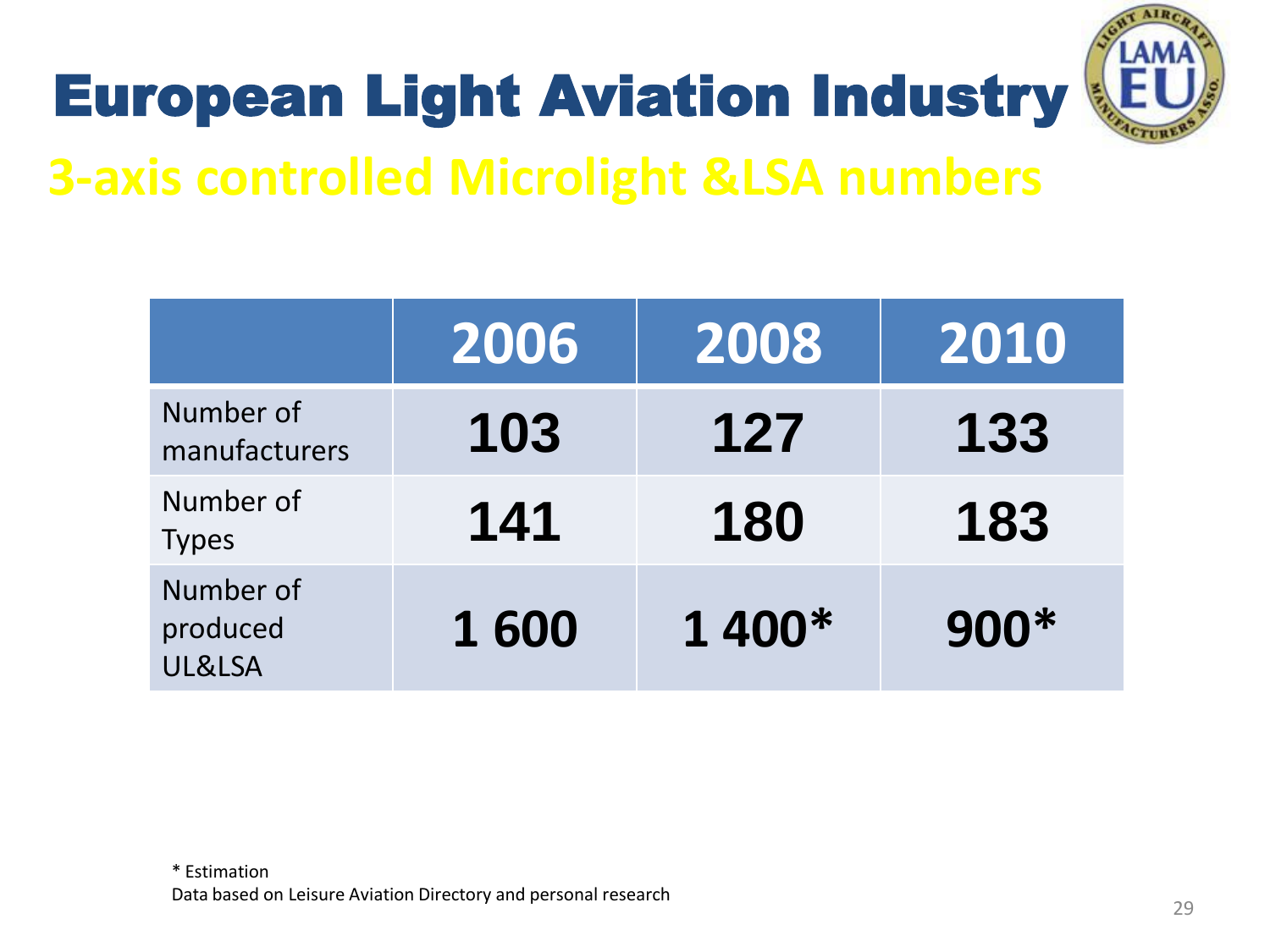

### **3-axis controlled Microlight &LSA numbers**



Data based on Leisure Aviation Directory and personal research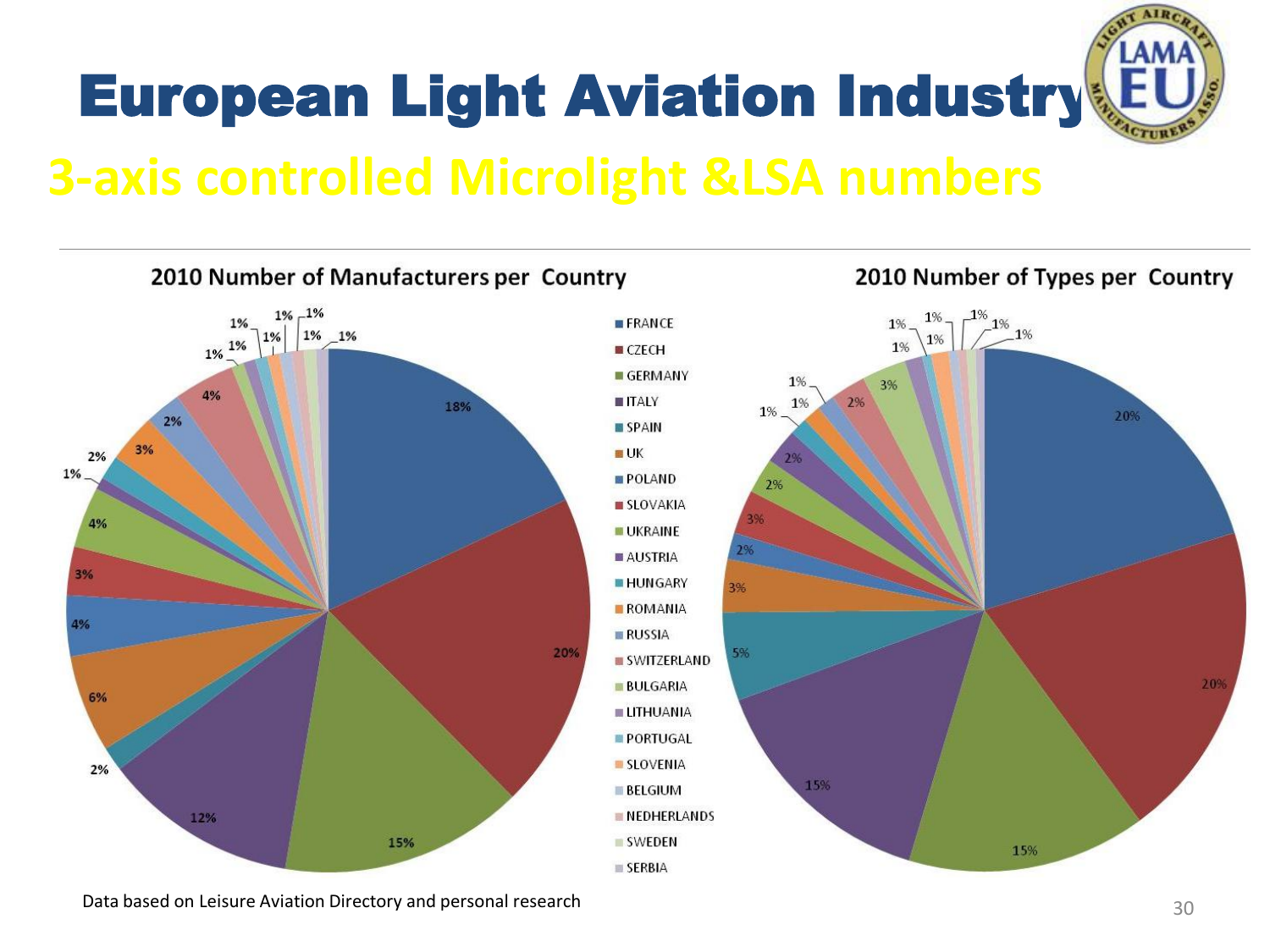

### **COMPLETE PACKAGE for European LSA**

- Airworthiness based on ASTM F2245
- Licencing (simple medical)
- Operations (definition commercial)
- **Maintenance**

### **Success only if this will be ballanced**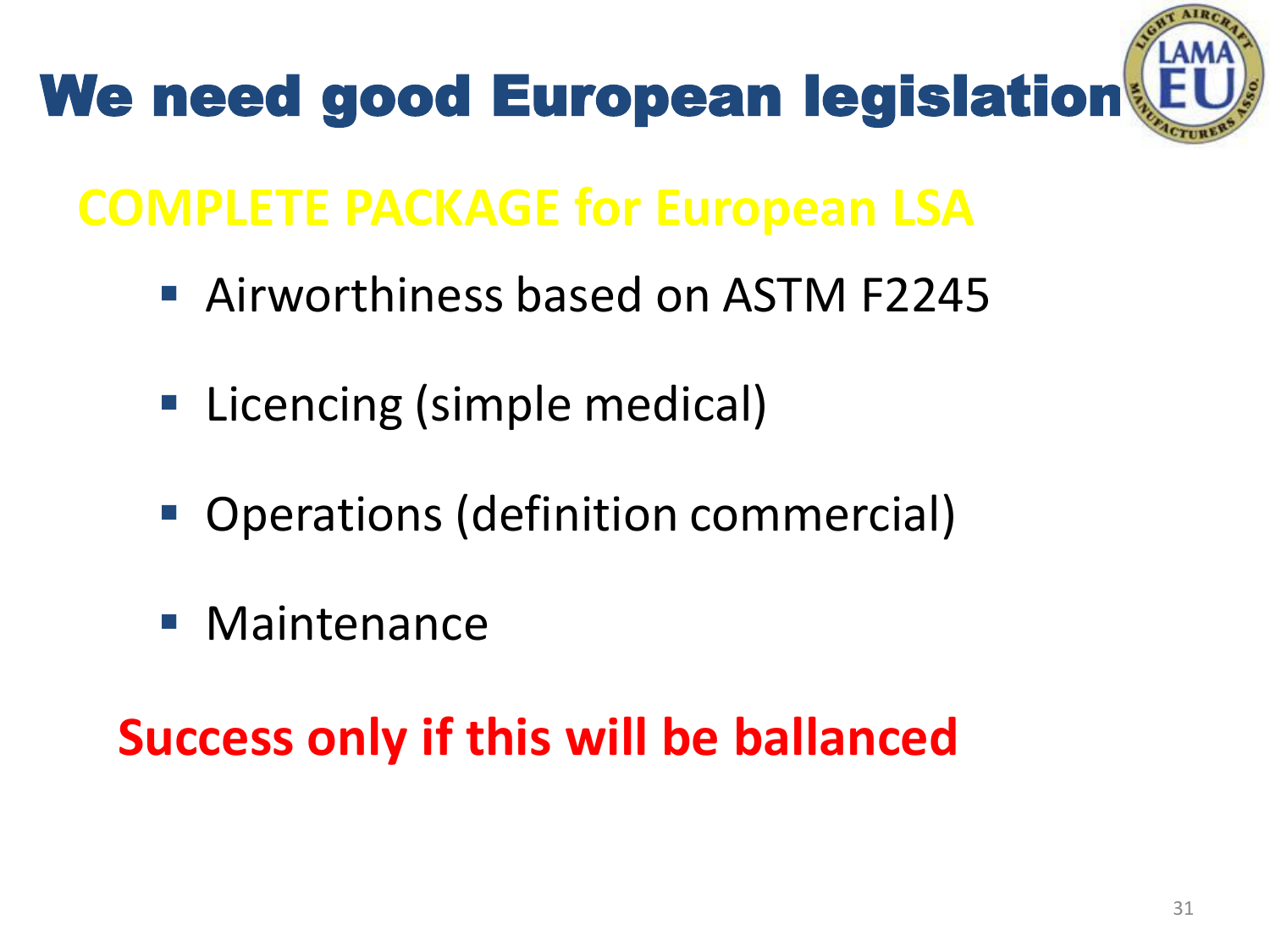## EASA proposed solution



### **EXPECTED ADVANTAGES FOR MANUFACTURERS**

- $\blacksquare$  EASA TC valid in all EU countries
- Reduced production cost
- **Hopefully less bureaucray**
- Future growth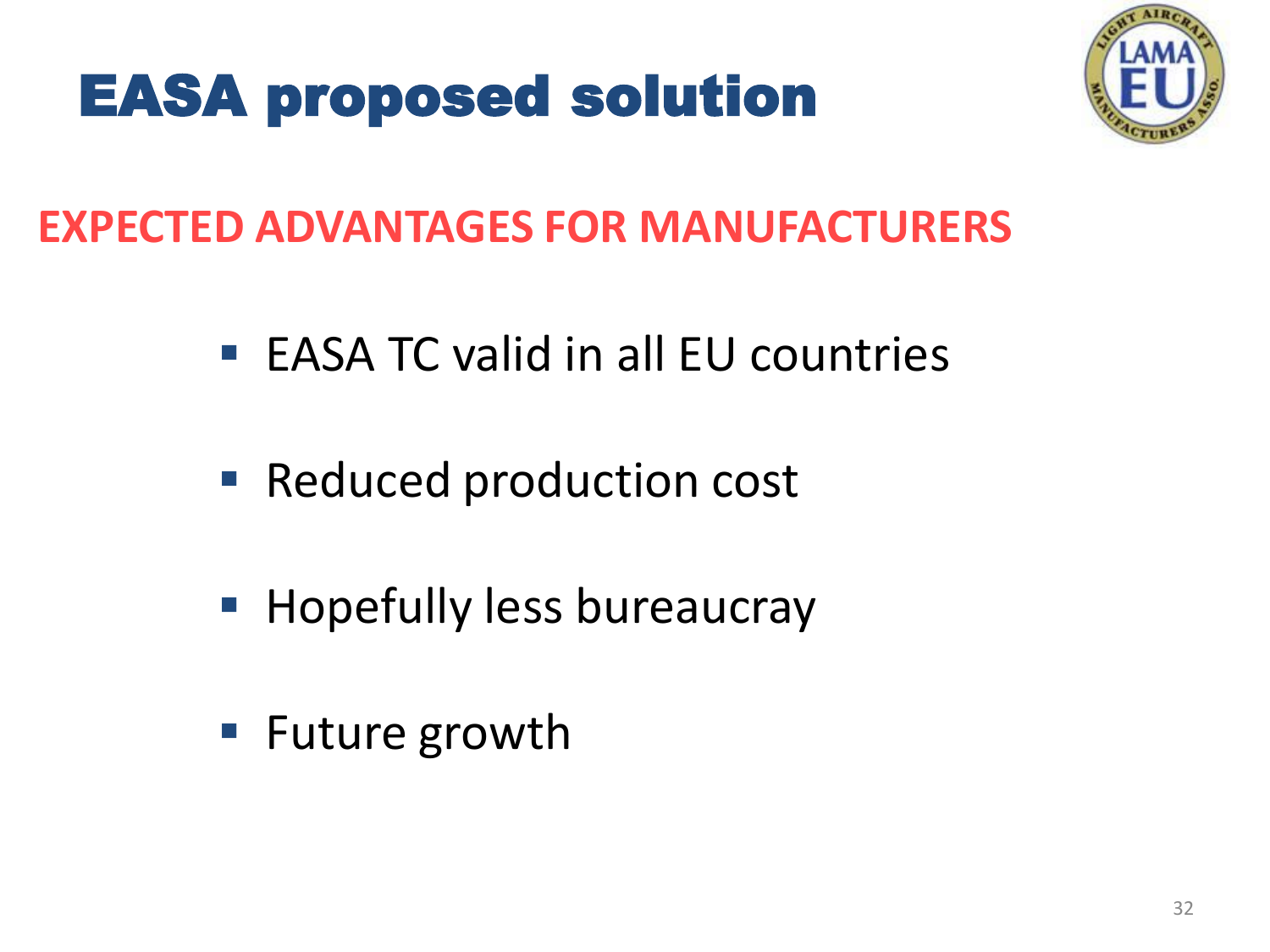



# **POSSIBLE RISKS**

- EASA system is too complicated for small companies, it is not worth to build small aircraft even for big companies
- EASA fees and charges
- Need for quick solutions, the planes already exist!
- It is not clear if the whole system will work as a balanced package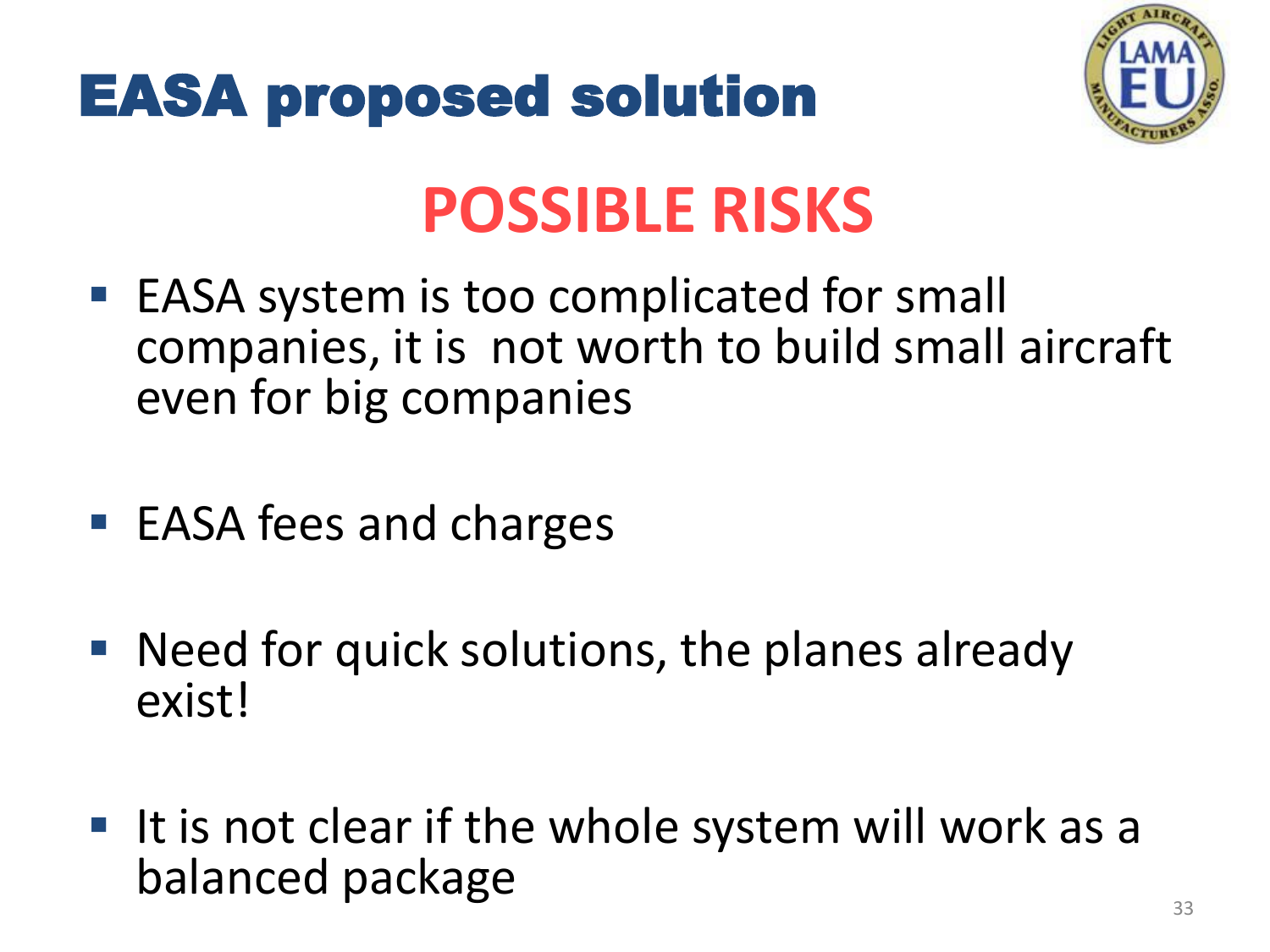### Identified problems



- Complexity and difficulty of new EASA proposed rules for sports and recreational aviation
- Need for establishing new LSA category  $-$  if possible GLOBAL
- **Practical cooperation with EASA**
- EASA fees & charges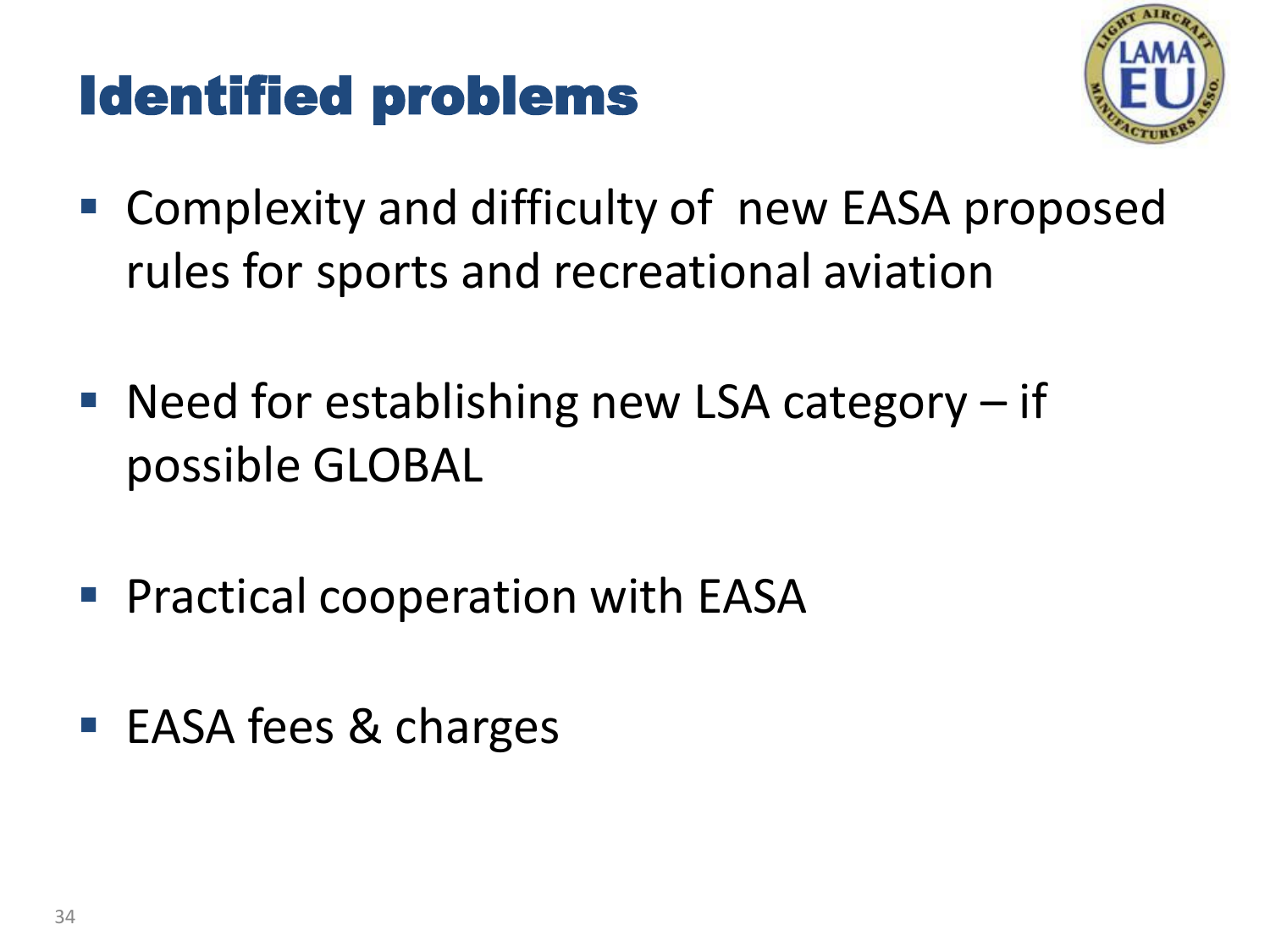# Perspective of EU Light Aviation



**Unclear future** 

- **World wide crisis**
- Microligth market slowed
- **EXA in USA in recession**

■ No simple EU LSA rules ahead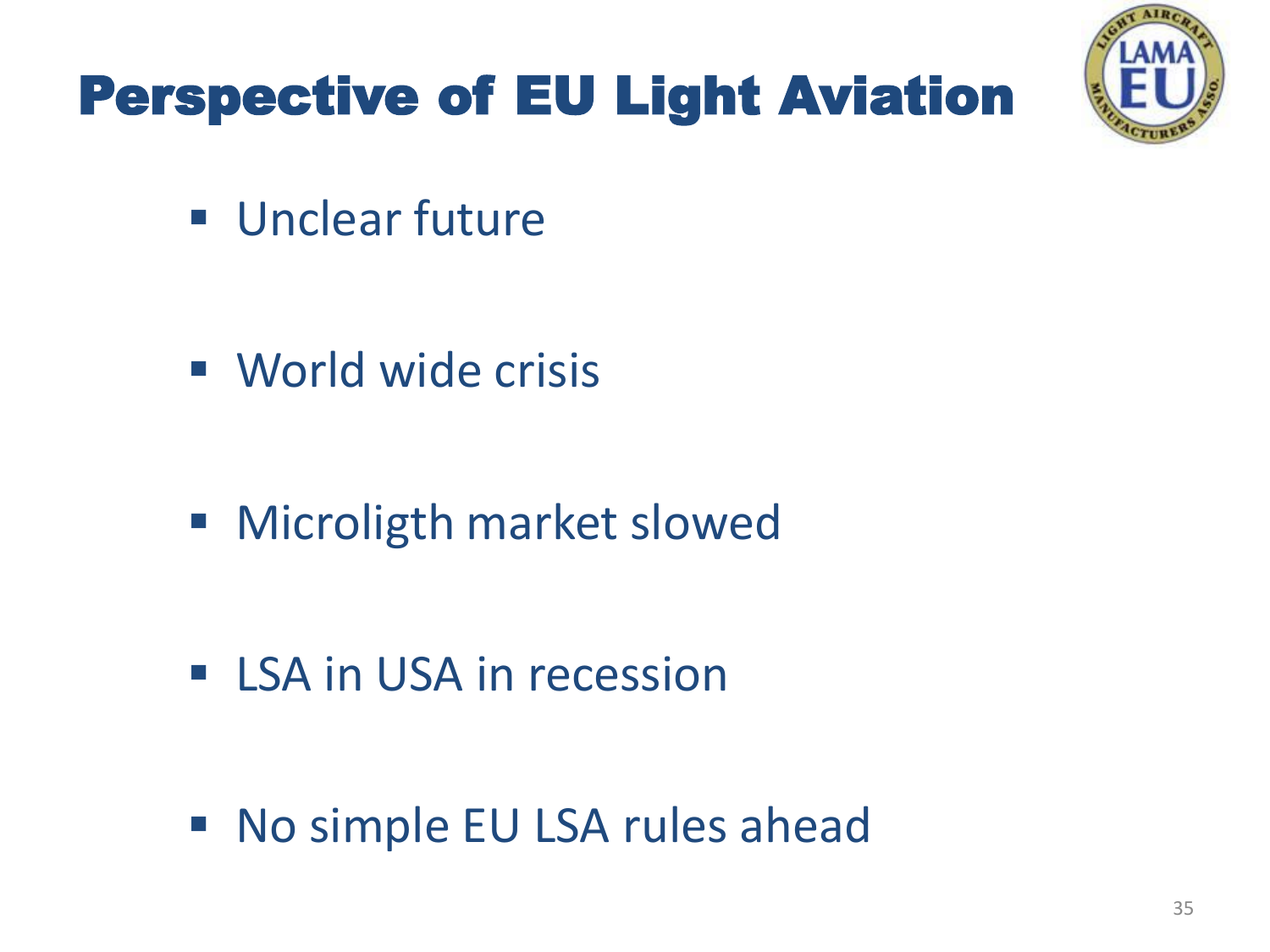



# **Keep Annex II as long as possible in current wording, if possible extend it to include LSA 1.**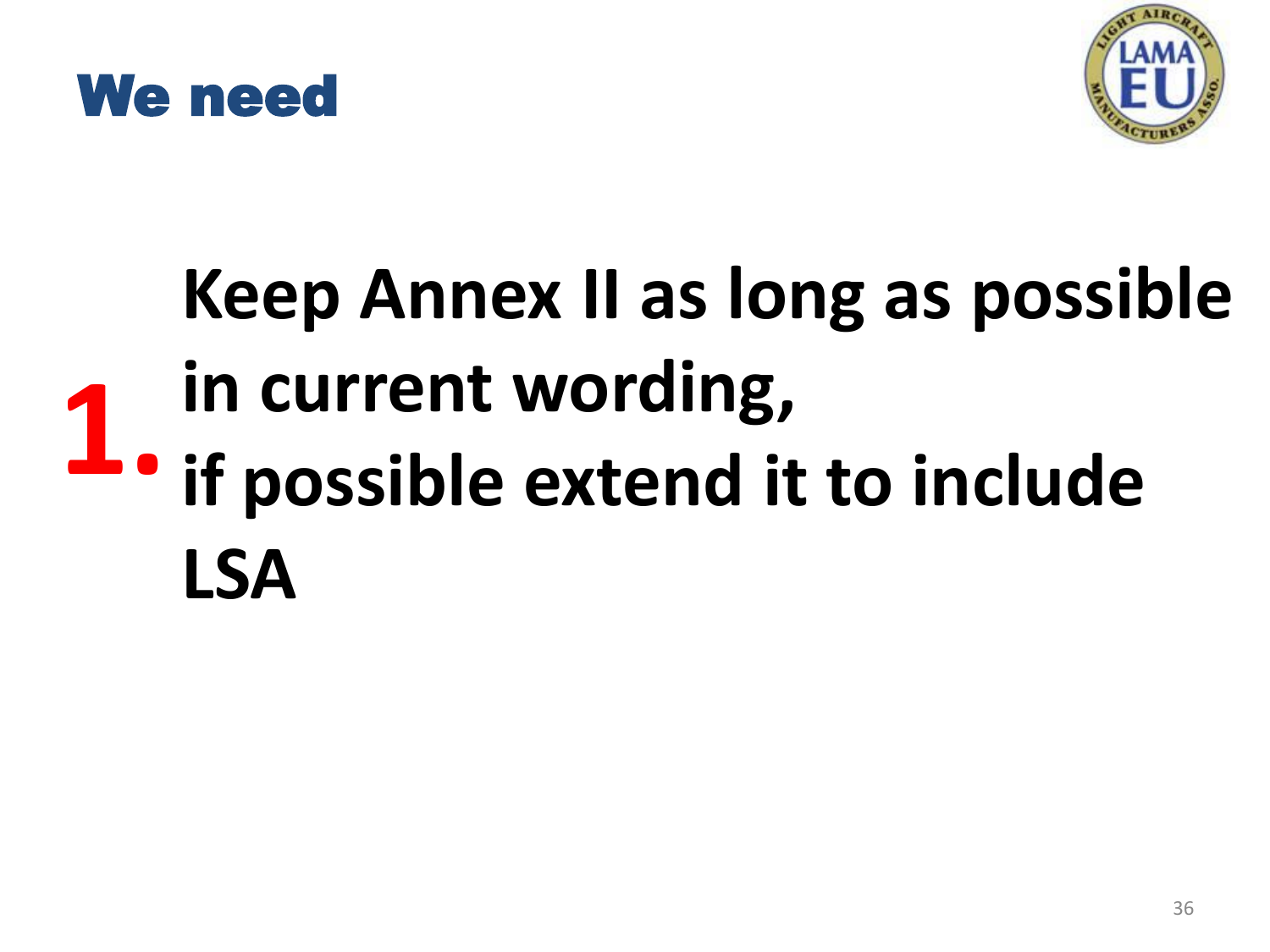



# **Solution of problem of (formal) limits of current microlight category – in reality often exceeded 2.**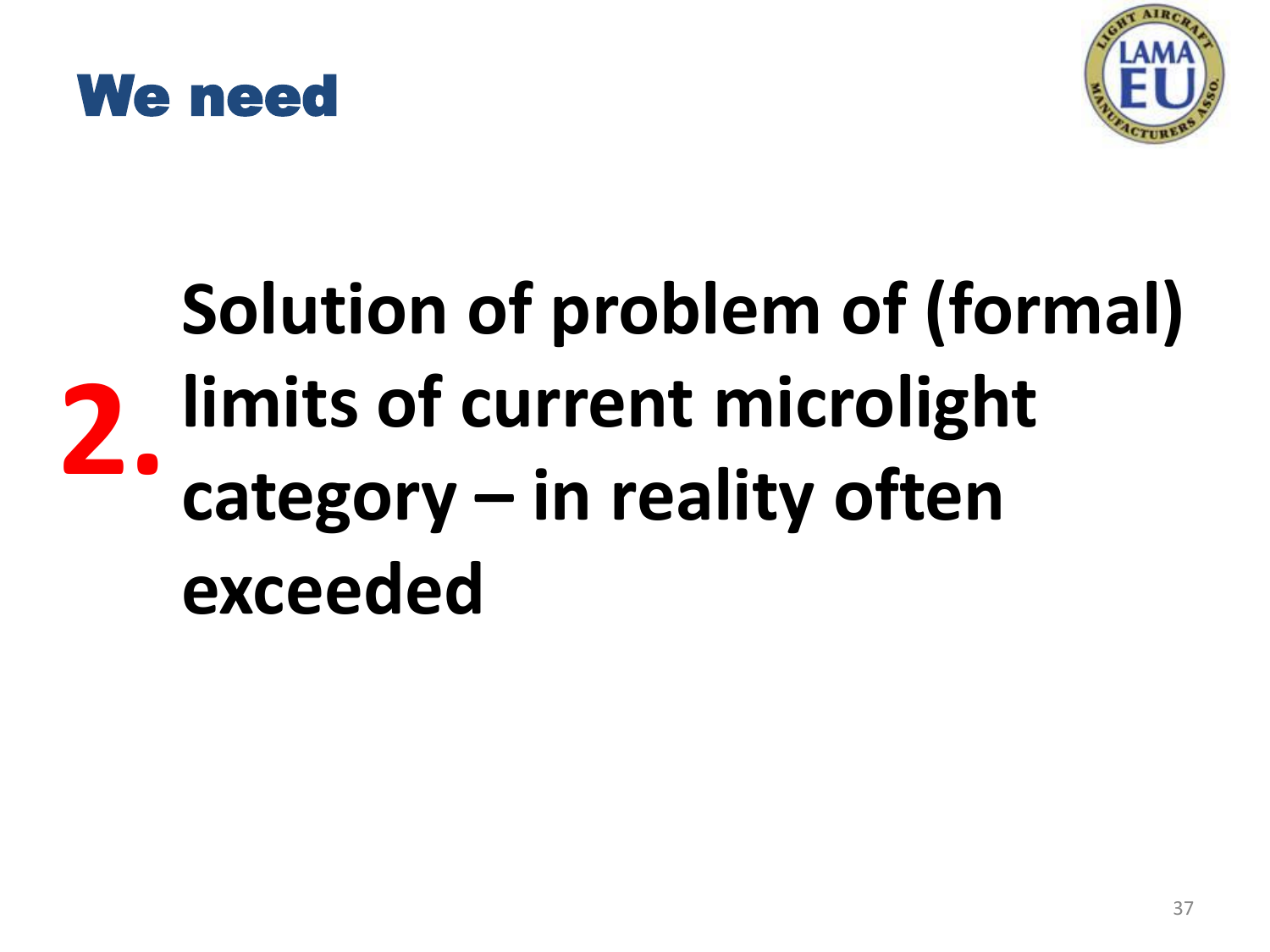



#### **GLOBAL LSA SOLUTION COMPLETE PACKAGE for whole WORLD 3.**

- Airworthiness define realistic payload
- Licencing (simple medical)
- Operations (definition commercial)
- **Maintenance**

**Success only if this will be ballanced**

**We should really aim for GLOBAL LSA solution!**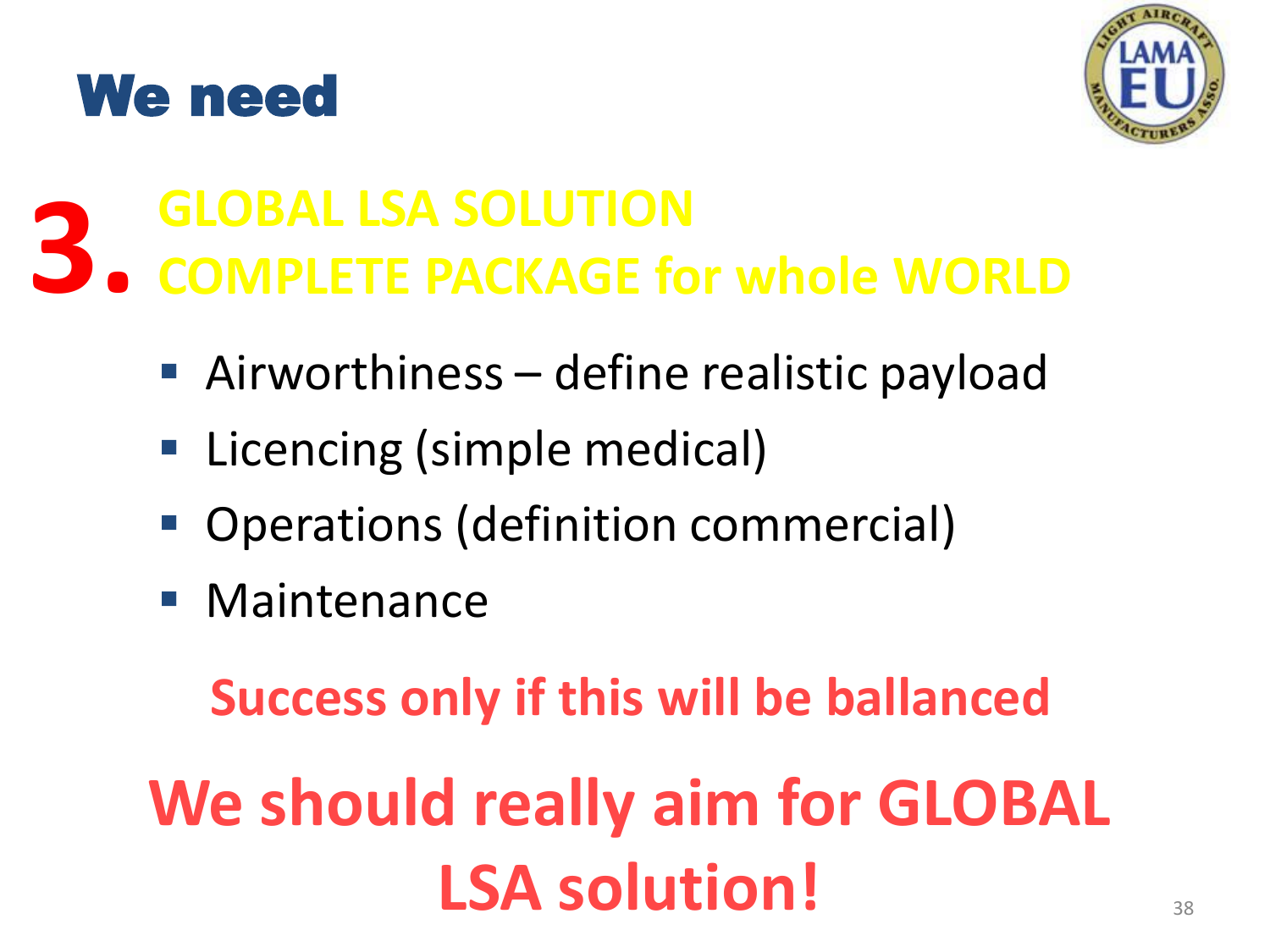### Global LSA system – possible solution



- **Establish and maintain a worldwide LSA definition – for example CS-LSA**
- **Allow use of common industry consensus standards (ASTM and possibly others) as a means of compliance for not only design but manufacturing, quality assurance, continuing airworthiness, maintenance, etc.**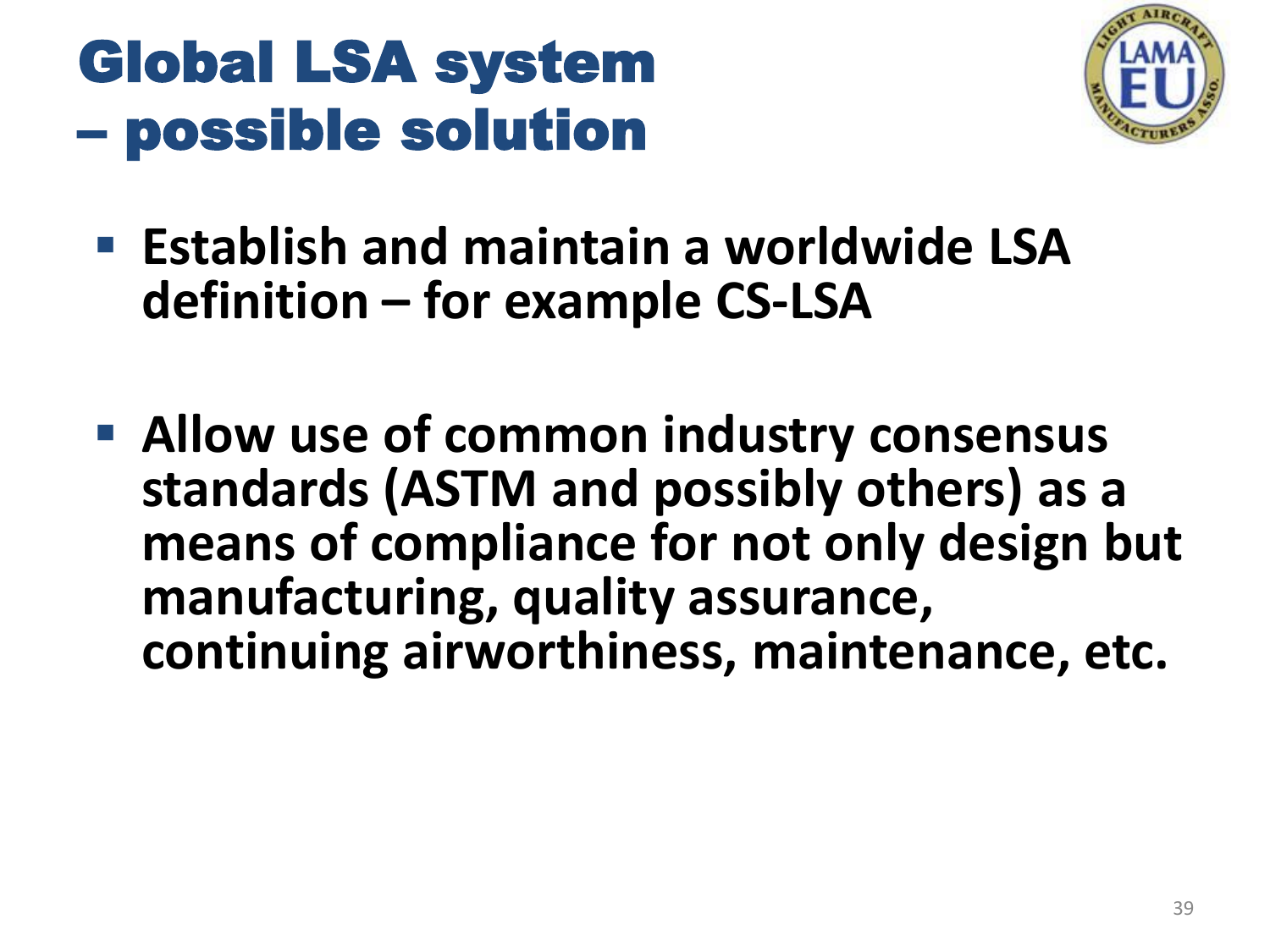# Global LSA system – possible solution



- **Required initial conformance check by Qualified Entity to assure manufacturer complies with standards (this would be instead of type certificate and DOA/POA and more than U.S. declarative system).**
- **Required periodic "audit" of manufacturer by Qualified Entity or delegated person/group (this could be LAA, LAMA, etc.)**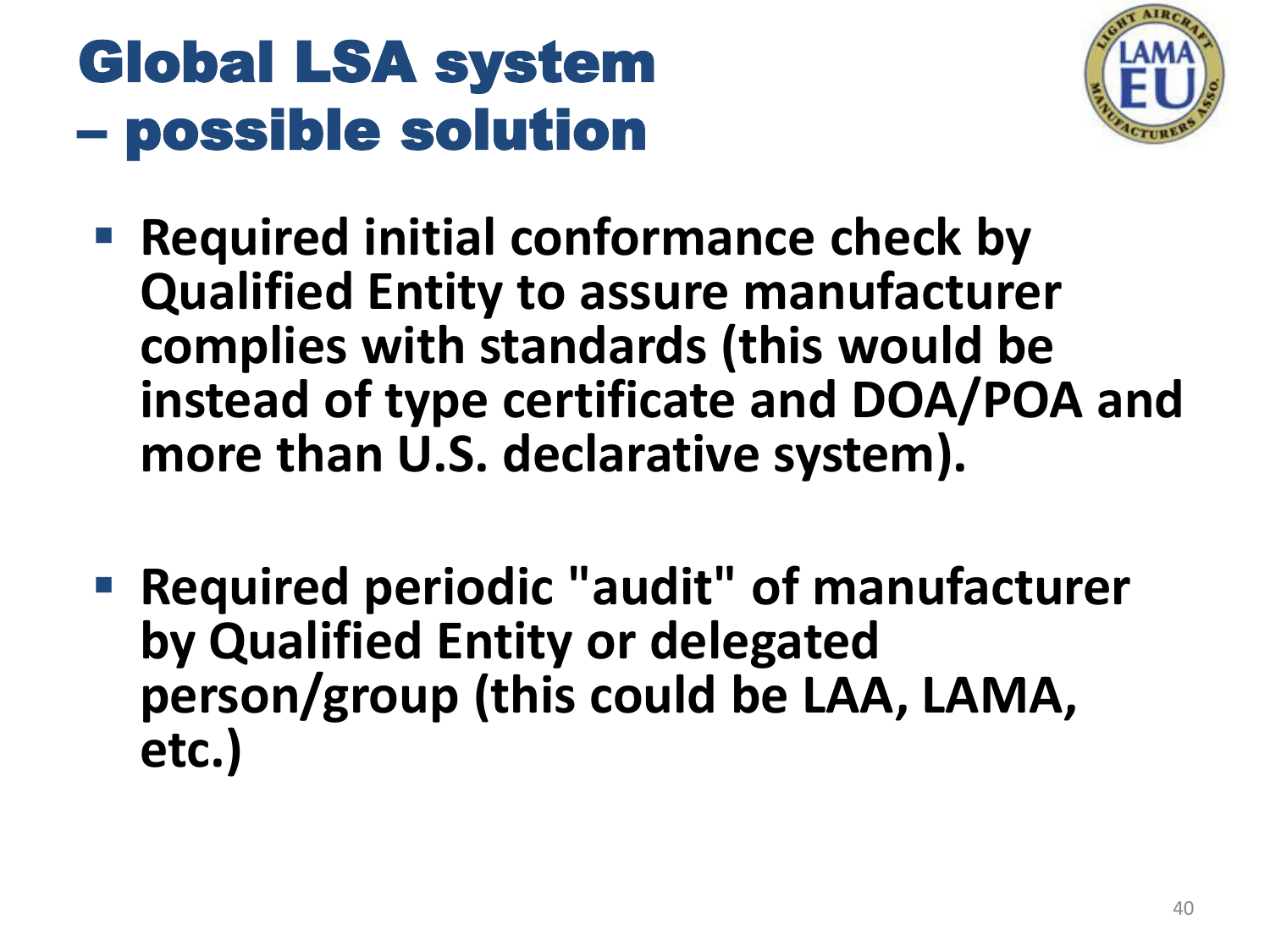## Global LSA system – possible solution



- **E** Coordination between authorities **worldwide on LSA consensus standards development and implementation.**
- **Coordination in gathering safety data and service data**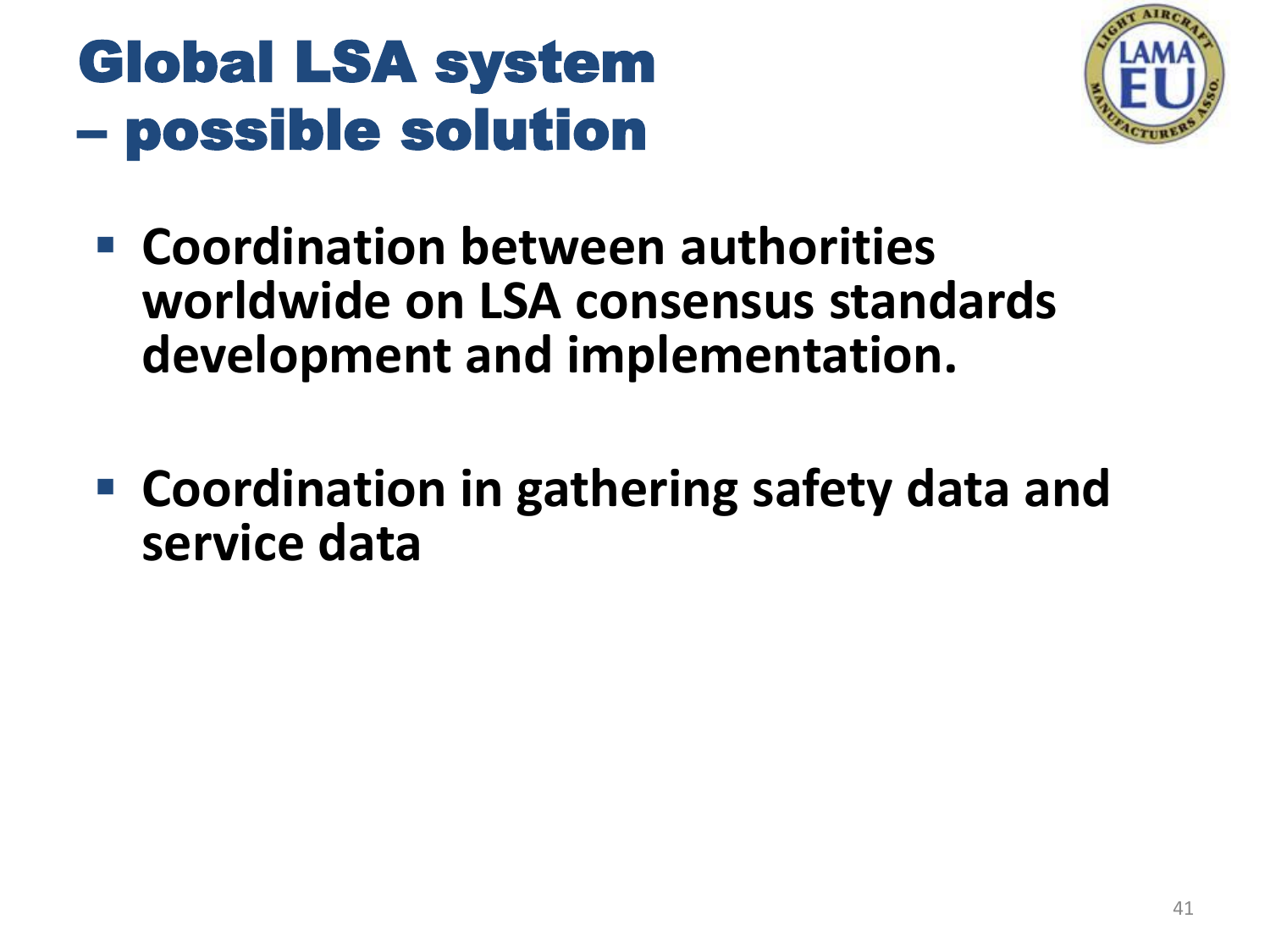

# What can European Commission and EASA do for us

- **Realize that Sports and Recreational Aviation needs different treatment and set of rules compared with CAT**
- **Create specific rules for the Sports and Recreational Aviation**
- **Cooperate with FAA to create Global LSA system**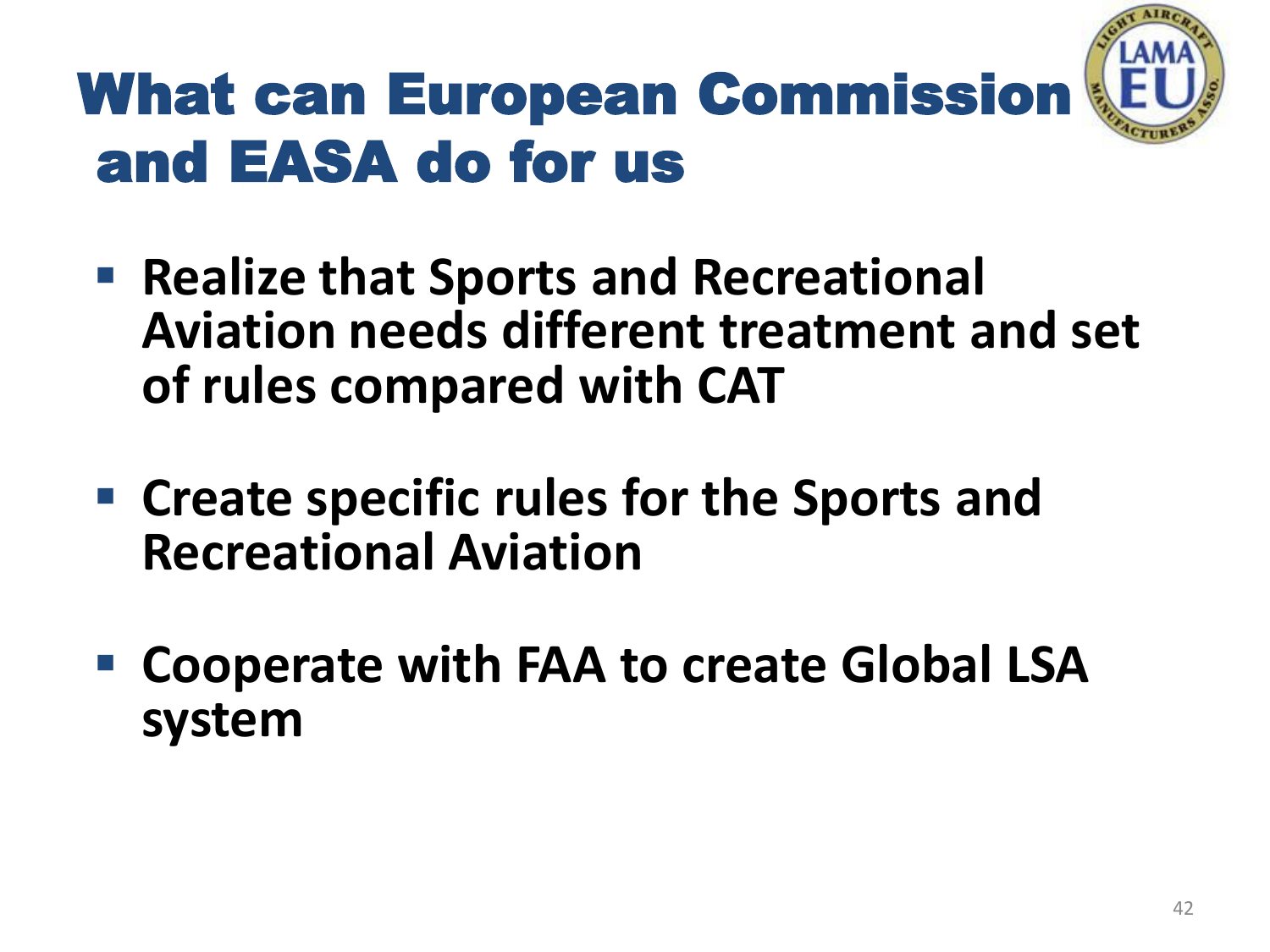### What can EASA do for us



- **Support our requests for change of EASA fees&charges**
- **Create Light Sport Directorate within EASA in order to address the needs of light industry**
- **Invite representatives of Microlight & LSA industry to working groups dealing with Annex II or LSA**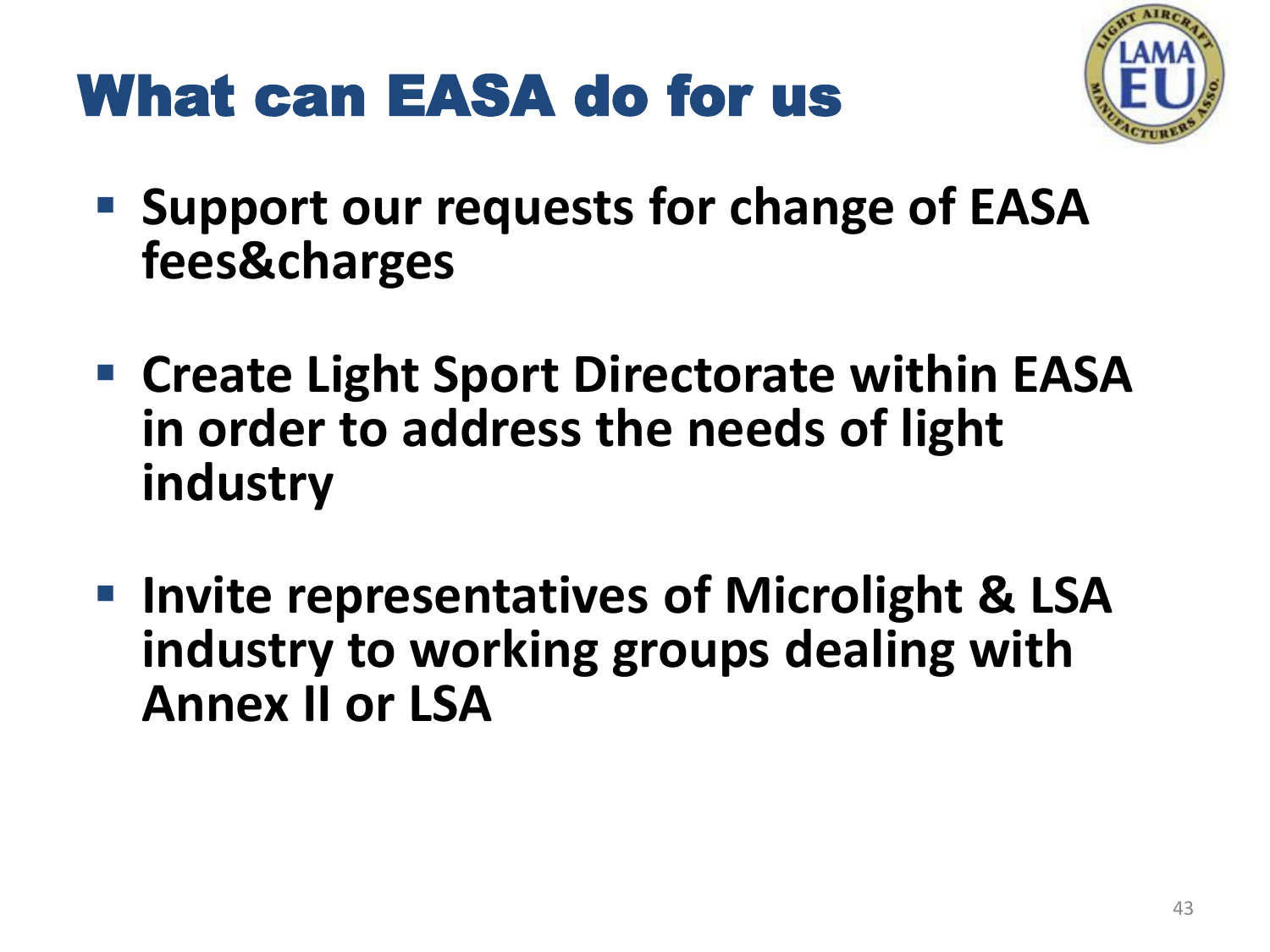

### Will LSA work in Europe?

# **It must work!**

# **BUT:**

### **If we will just sit and wait we will probably not get what we wanted!**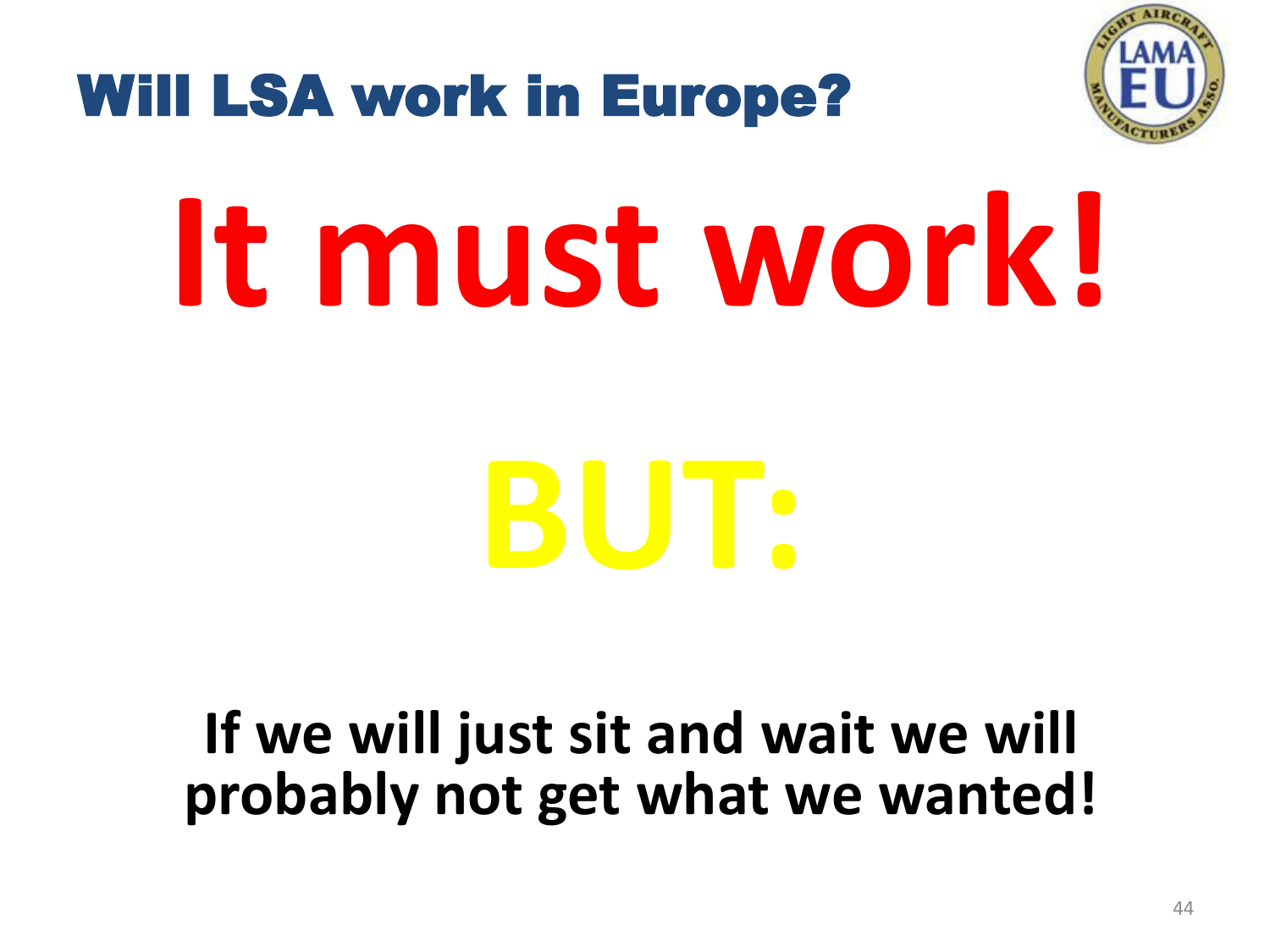# WHAT SHALL WE DO?



# **MANUFACTURERS NEEDS LAMA EU**

- **For lobbying purposes**
- **In order to get involved in various working groups of different EU institutions**
- **As partner for other European organisations like GAMA, EAS, AOPA etc**
- **To prepare clear industry positions papers to various problems affecting the light aviation industry**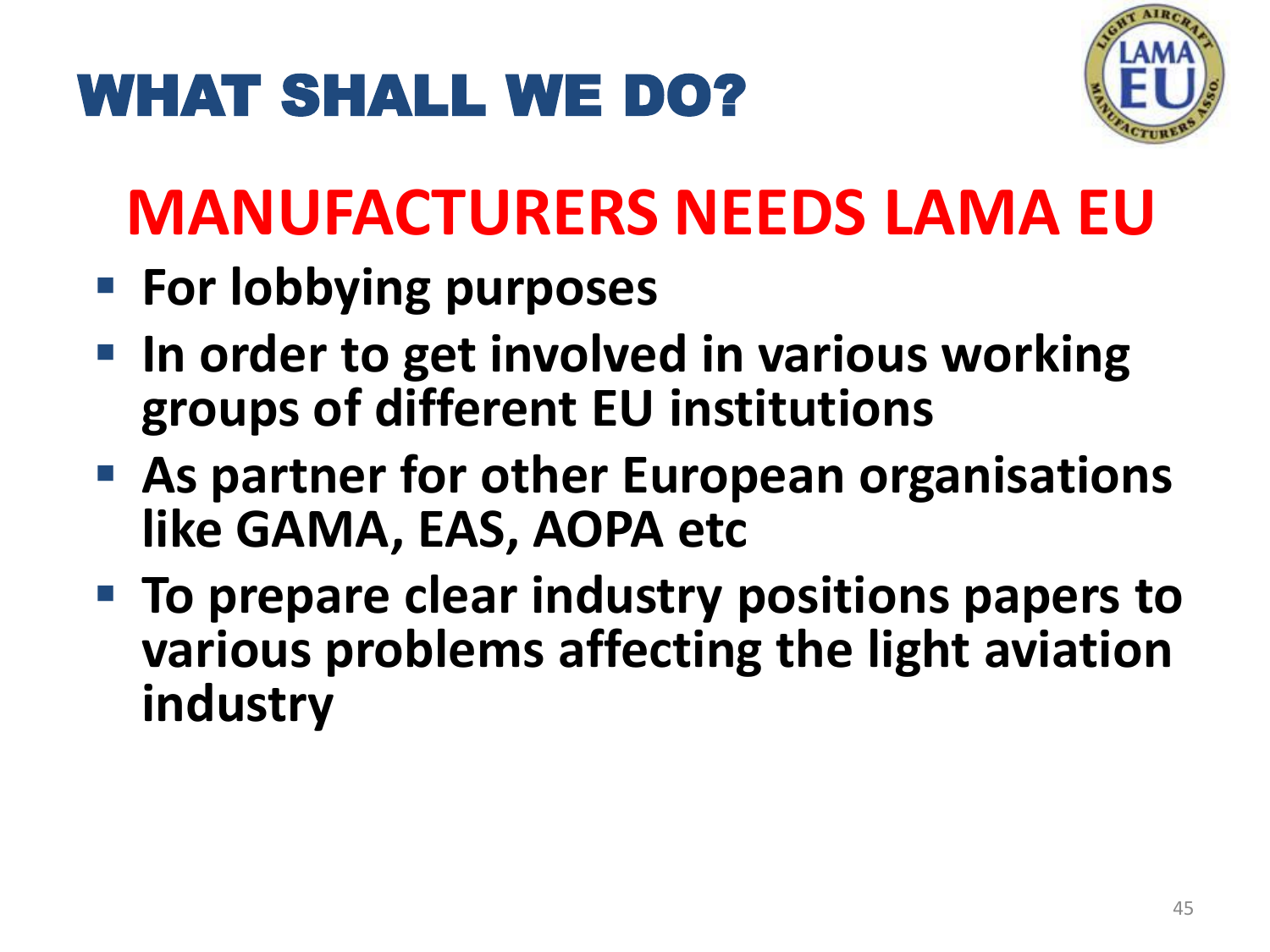# WHAT SHALL WE DO?



# **LOBBY!!**

- on all levels starting with national politicians
- **We need to reply to all relevant EASA NPA**
- **We need to explain to European Commission what we want – GLOBAL LSA**
- **This message must come from all organisations representing Sports and Recreation Aviation as well as from the manufacturers**
- **Get press on our side**